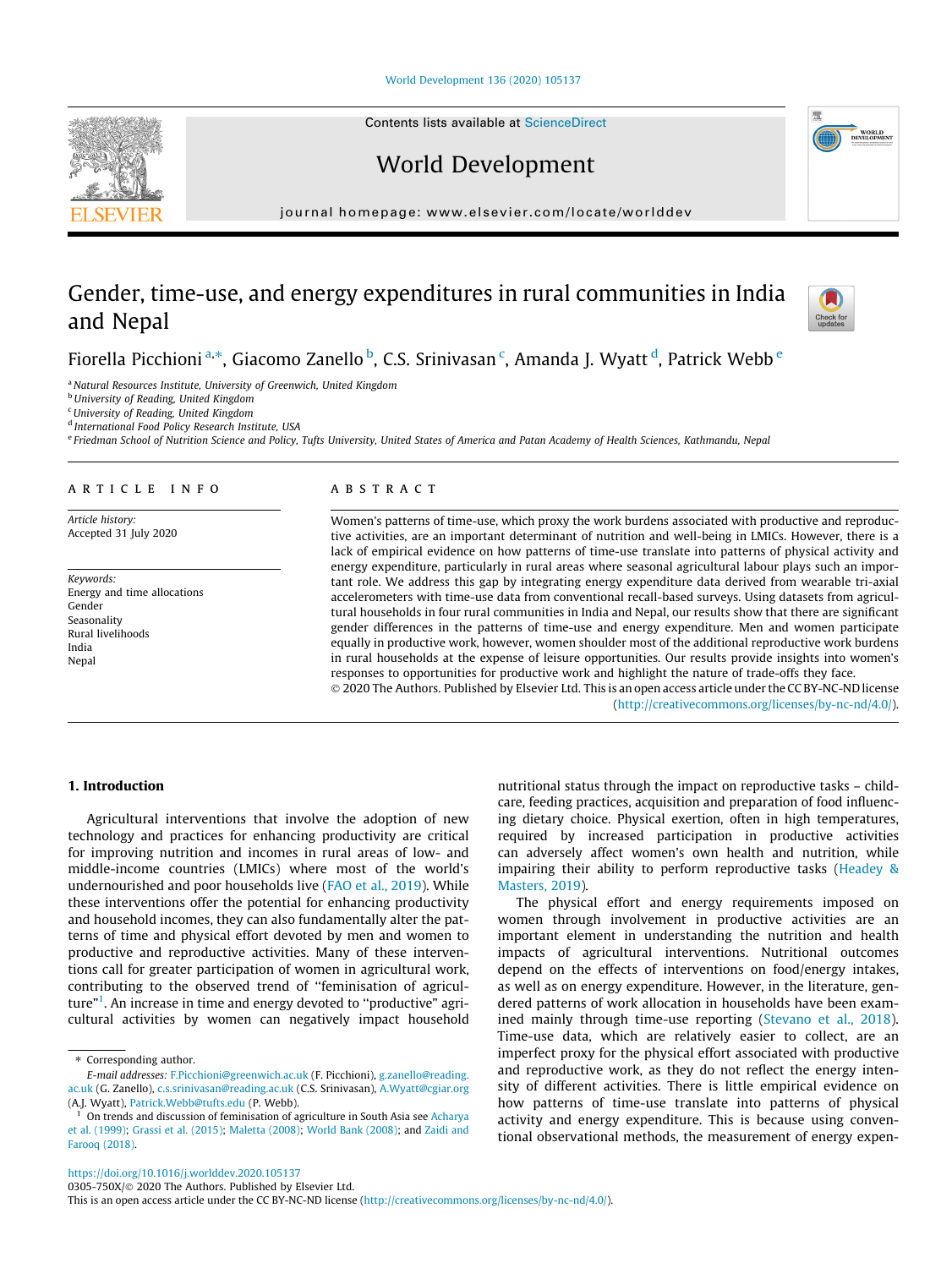diture on different activities can be costly and intrusive in the context of free-living rural populations. Advances in accelerometry technology and the recent emergence of rugged wearable devices for monitoring physical activity have made it empirically easier to measure energy expenditure associated with rural livelihood activities.

This paper takes advantage of wearable accelerometry devices to generate reliable profiles of energy expenditure in rural agricultural households. We use an innovative approach that integrates reliable energy expenditure data derived from wearable tri-axial accelerometers with time-use data from conventional recall-based surveys. We generate profiles of time-use and energy expenditure for different classes of activities for men and women in agricultural households from two case studies in a SouthAsian context. The data derive from a study of 43 agricultural households in four rural communities in India and Nepal, across four phases of the agricultural season. The number of households covered in the countries is small and thus the external validity of our results is very limited. However, the small sample allowed us to collect an extremely rich dataset at the individual level which has more than 36,000 hours of energy expenditure and time-use data. We examine the gender differences in the patterns of time-use and energy expenditure and how they are influenced by individual and household characteristics, endowments, and seasons. We investigate how energy expenditure patterns respond to changes in time-use allocation for productive and reproductive work and for leisure by computing an elasticity measure – the elasticity of energy shares for an activity with respect to time shares.

Our results show that in our sample, men and women participate almost equally in productive activities which accounts for a dominant share of their time and energy expended. However, the reproductive domain remains predominantly feminised and women tend to compensate for heavier burdens of work by reducing the time for leisure and rest. While the allocation of time and energy to productive work varies markedly by season, reproductive work appears to be less elastic to seasonality. There are significant differences by gender in the effects of covariates – individual and household characteristics, endowments, and seasons – on time-use and energy expenditure profiles for productive and reproductive work. Our results highlight the constraints and trade-offs faced by women in rural households in LMICs when development interventions call for their greater participation in productive activities. They provide insights into why the response of women in agricultural households to opportunities of productive work and the nutritional outcomes of agricultural interventions may vary across households.

#### 2. Previous literature

The effects of women's participation in agricultural activities on their nutrition and health has been explored in the literature mainly through the time-use dimension. A systematic review by [Johnston et al. \(2018\)](#page-14-0) examined studies from developing countries focusing on the time-use pathways from agricultural work to nutritional effects. They find that while women devote a significant proportion of their time to agricultural activities, there is a range of nutritional effects for women, children and the household. These effects can be positive [\(Blau et al., 1996](#page-14-0)) or negative ([Kumar,](#page-14-0) [1994; Paolisso et al., 2002; Pradeilles et al., 2019\)](#page-14-0). Other studies (e.g. [Bamji & Thimayamma, 2000](#page-14-0)) find no statistically significant effects of women's time in work on child nutritional outcomes. [Johnston et al. \(2018\)](#page-14-0) identify several methodological and data issues that may account for the lack of a clear relationship between women's time burdens and nutritional outcomes. These include the poor quality of time-use data, the seasonality of time burdens and the simultaneous performance of care activities along with other activities that may not be reflected in time-use data. Similarly, a systematic review of women's agricultural work and nutrition in South Asia ([Rao et al., 2019](#page-15-0)) incorporating insights from the LANS $A<sup>2</sup>$  programme highlights the role of contextual factors – existing gender divisions of work and care based on prevalent socio-cultural norms, farming systems, seasonality, poverty and ethnic/caste identity – in determining the impacts of work on nutrition. An important factor explaining the lack of a clear relationship between women's time burdens and nutrition/health outcomes is that women's time-use does not capture the energy intensity of activities [\(Rao & Raju, 2020\)](#page-15-0).

The literature exploring the impact of agricultural interventions has found only a weak link to nutritional improvements ([Girard](#page-14-0) [et al., 2012; Ruel & Alderman, 2013](#page-14-0)). This is particularly relevant for the South Asian context, where in the last two decades, substantial increases in agricultural productivity have not translated into widespread improvements in nutrition [\(Bird et al., 2019;](#page-14-0) [Headey et al., 2012\)](#page-14-0). The pathways through which the effects of agricultural development arise are not well understood ([Headey,](#page-14-0) [2013; Johnston et al., 2018; Kadiyala et al., 2014\)](#page-14-0) and efforts have been made to delineate the multiple pathways of impact. The pathway via work-related energy expenditures is being increasingly recognised as an important pathway for nutritional and health outcomes ([Ruel & Alderman, 2013\)](#page-15-0). However, empirical assessments of the energy expenditure pathway have not been attempted.

There is extensive evidence that high intensity agricultural work can deteriorate health through exhaustion, biological damage, and impairment to the immune system ([Chiong-Javier, 2009;](#page-14-0) [Habib et al., 2014; Pitt et al., 1989\)](#page-14-0). The physical effort and energy expenditure associated with agricultural work represents an important pathway to women's own nutrition and health. However, this pathway has received limited attention in empirical research and in the design of agricultural interventions. [Gillespie](#page-14-0) [and Kadiyala \(2012\)](#page-14-0) found only a limited number of studies that relate employment in agriculture to nutrition and health outcomes. These studies have attempted to classify the energy costs of daily household and agricultural activities, to assess adaptations to seasonality, to assess the impact of activity and food intakes on neo-natal size and to look at differences in thinness/BMI according to occupational pattern and gender [\(Bains et al., 2002; Barker et al.,](#page-14-0) [2006; Durnin et al., 1990; Griffiths & Bentley, 2001; Rao et al.,](#page-14-0) [2009\)](#page-14-0). Recent studies have also highlighted concerns that physical exertion, especially in high temperatures, could be harmful to women through weight loss, while also impairing a mother's ability to care for her children [\(Headey & Masters, 2019\)](#page-14-0). [Ruel et al.](#page-15-0) [\(2018\)](#page-15-0) also acknowledge that the additional work burden placed on women through agricultural interventions can adversely affect their own health. [Subasinghe et al. \(2014\)](#page-15-0) note the chronic energy deficiency of men and women in agricultural households in their study on South India, while [Singh et al. \(2012\)](#page-15-0) find that women are pushed into negative energy balance during land preparation and harvesting. [Nichols \(2016\)](#page-15-0) observes that women's food intake is the lowest during peak activity periods in agriculture as a result of fatigue, work and time pressures. She argues that agricultural interventions can create unsustainable work burdens for women, adversely affecting their nutrition and health.

The paucity of empirical studies along the energy expenditure dimension is mainly attributable to the difficulties in monitoring physical activity and measuring energy expenditure reliably in free

<sup>2</sup> Leveraging Agriculture for Nutrition in South Asia – programme funded by the Department for International Development, UK [http://www.lansasouthasia.org/.](http://www.lansasouthasia.org/)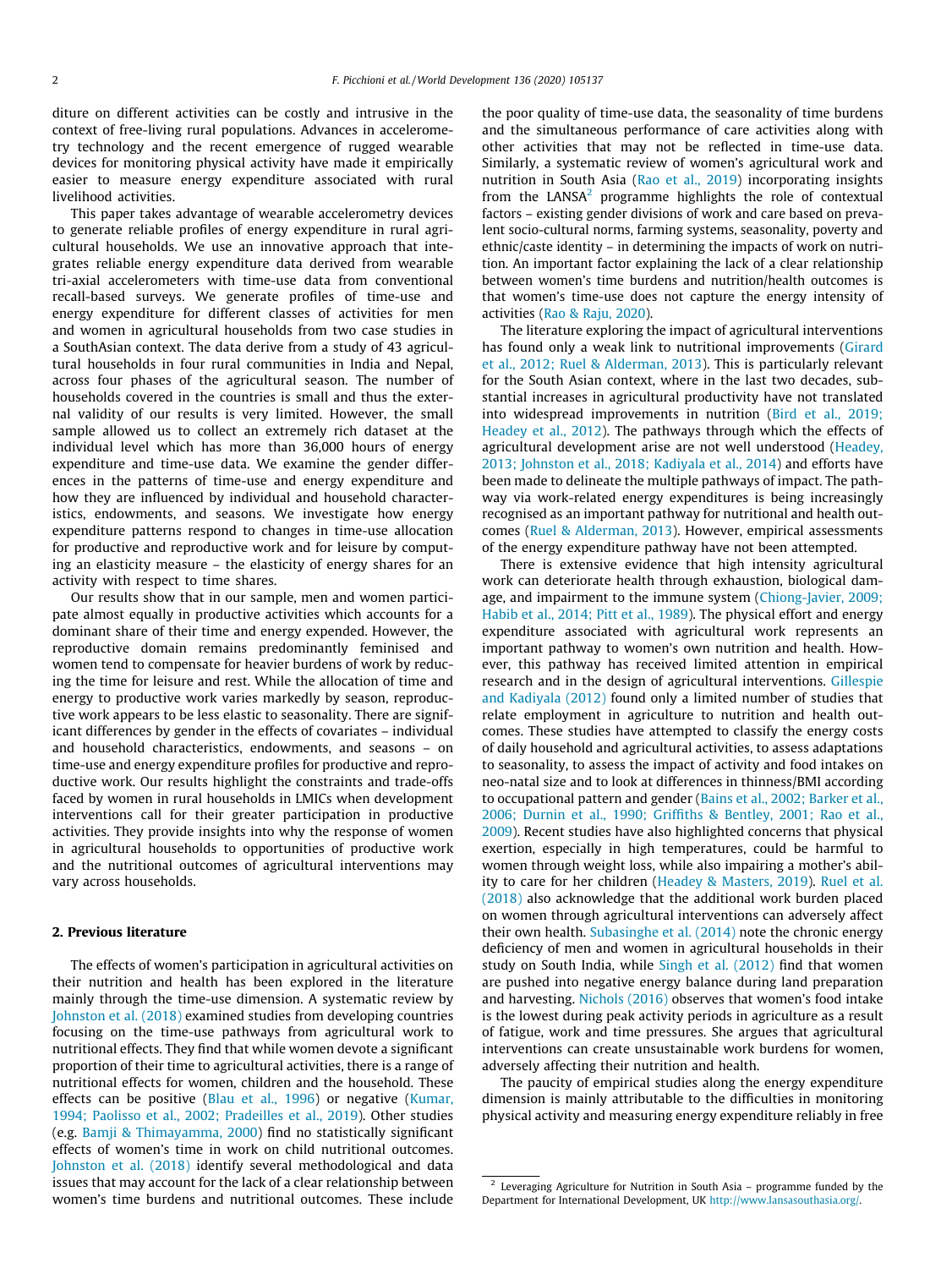living populations in rural settings [\(Vaz et al., 2005; Zanello et al.,](#page-15-0)  $2017$ <sup>3</sup>. However, new approaches to assessing workloads in farming households using wearable technologies are being increasingly explored in the literature e.g., [Sathiyakumar et al. \(2018\)](#page-15-0) who examine the feasibility of using wearable technology to observe gender differences in workload in farming households in Indonesia and [Srinivasan et al. \(2020\)](#page-15-0) who examine the impact of drudgery reduction on energy requirements for men and women in Indian and Ghanaian rural households. Time-use, which is more easily observable, remains the main indicator of work burdens used in empirical studies. However, time-use allocation may not be an accurate proxy for energy expended since it does not consider the intensity of activities ([Higgins & Alderman, 1997](#page-14-0)). The work intensity of agricultural activities more than the time allocation may be relevant for nutritional and health outcomes ([Floro, 1995; Palmer-Jones & Jackson,](#page-14-0) [1997; von Braun & Webb, 1989](#page-14-0)). This paper attempts to develop integrated time-use and energy expenditure profiles for men and women in our sample, while addressing important data gaps identified in the literature. These gaps relate to the lack of data on (1) time allocated to reproductive work and leisure alongside time devoted to productive work (2) gender differences in time-use and energy expenditure profiles (3) simultaneous performance of different activities and (4) socio-demographic characteristics of households and contextual factors ([Johnston et al., 2018; Rao et al., 2019](#page-14-0)). We address the following questions:

- (1) What are the gendered patterns of time-use and energy expenditure in agricultural households in LMIC settings?
- (2) What are the correlations between time-use and energy expenditure patterns for productive and reproductive work for men and women across different phases of the agricultural season?

## 3. Data and methods

#### 3.1. Study sites

This paper draws on data from a study conducted in Telangana state in India and Province No 3. (so named at the time of our survey work) in Nepal. In each country, two villages were selected, one representing a rain-fed agricultural system and one representing an irrigated agricultural system. We randomly selected a sample of 20 land owning households proportionally stratified by land size to represent small, medium, and large holders<sup>4</sup>. Among these, ten households were identified in each village and one economically active man and woman (generally husband and wife) from each household took part in the study. Data collection in India and Nepal took place between June through December 2018 and June 2017 through September 2018, respectively. [Table A in the Appendix-1](#page-11-0) provides the crop calendar for the major crops cultivated by respondents in India and Nepal.

In India, data collection took place in two adjacent villages, one irrigated and one rain-fed, in Jogulamba Gadwal district in the state of Telangana. Jogulamba Gadwal district is located in the state's southern agro-climatic zone where monsoon rainfall typically occurs from June to September. Forty percent of respondents were Muslim while 60% were Hindus of whom 58% belonged to Other Backward Castes, 8% to Scheduled castes, and 33% to other castes. Both villages have developed alongside all-weather and tarmac roads that provide reliable connection to the city of Gadwal, the district headquarters (average distance 8 km). Primary services within the radius of 2 km from the household include the village water pump, primary school and health posts, but the closest primary health center is located about 4.6 km from the households. In order to collect firewood, respondents had to walk on average 1.5 km to the nearest firewood collection area. The area's economy is agrarian with about 82% of the population engaged in agriculture of which 81% belong to the small and marginal category of farmers that rely on rain-fed farming systems and cultivate predominantly chilli and castor. These cash crops rely primarily on manual labour and are characterised by multiple harvests over an agricultural season. With none of the households owning mechanized agricultural equipment, additional labour requirement is fulfilled through hired or family labour [\(Table 2](#page-5-0)). Depending on rainfall patterns, land preparation starts in June, immediately followed by sowing. The harvest occurs during October and November.

In Nepal, data collection took place in two villages: Shaktikhor (irrigated system), situated in Chitwan district, a lowland region in southern Nepal, and Devbhumi Baluwa (rain-fed system), in Kabhrepalanchok District, an agro-ecological zone in the foothills of the Himalayas in central Nepal. However, the village of Devbhumi Baluwa is characterised by flat land, suitable for a variety of crops. All respondents were Hindus, and 77% belong to marginalized castes and 22% to upper castes. Both villages had adequate access to all weather roads (average distance < 1 km) and were located in the proximity of major market centers (average distance 5.8 km). Apart from primary schools (average distance 1.6 km from the household), all other primary services<sup>5</sup> and the firewood collection area were located farther away from the household (between 3 km and 4.3 km). Monsoon rainfall typically occurs during January and February and between June and October. The economy of both districts is largely agrarian with most of the population engaged in agriculture. The main crops produced in Shaktikhor include rice, maize and mustard. The major crops grown in Devbhumi include rice, maize and potato. Farmers in both villages also keep livestock, mainly cow, buffalo, goat and poultry. Farming practices in Nepal tend to be labour intensive and rising rural wages have increasingly put pressures on smallholder farmers [\(Takeshima](#page-15-0) [et al., 2016](#page-15-0)). Due to high costs of hiring labour and low levels of farm mechanization in our sample (only 1 out of 20 farms owned a tractor), households rely on additional labour provided by family members, which is an established practice among small-holders in rural Nepal (figures on hired and family labour are provided in [Table 2\)](#page-5-0). Hiring of tractors and other mechanised tools is a common practice among better off farmers.

# 3.2. Data collection

Data collection comprised of three elements: a household questionnaire, accelerometer devices to collect data on physical activ-

 $3$  There is another strand of the literature which examines the energy expenditure and drudgery reduction associated with farm mechanisation particularly in the context of modernisation of agriculture and adoption of 'Green Revolution' technologies in South Asia. The focus of this literature was on demonstrating the efficacy and benefits of mechanisation on the physiology of work – using indicators for effort such as heart rate, energy expenditure, Total Cardiac Cost of work and Physiological Cost of work, e.g., [Nag et al. \(1980\)](#page-15-0), [Gite and Singh \(1997\),](#page-14-0) [Nag and Nag \(2004\),](#page-15-0) [Singh et al.](#page-15-0) [\(2007\),](#page-15-0) [Mohanty, Behera and Satpathy \(2008\)](#page-15-0), [Kishtwaria and Rana \(2012\)](#page-14-0). These studies focus on drudgery reduction and typically do not draw links with potential nutritional impacts. Studies assessing agricultural households using wearable technologies are now emerging, [Sathiyakumar et al. \(2018\)](#page-15-0), provide a review of recent studies that examine the workloads and drudgery of agricultural activities which rely mainly on heart rate monitors or direct observation.

<sup>&</sup>lt;sup>4</sup> The classification of land endowments varies across countries based on local context. In India, based on the Agriculture Census (2010–11) the Ministry of Agriculture & Farmers Welfare defines smallholders (<2 ha), medium (2–4 ha), and large farmers (>5 ha). In Nepal, the High-Level Commission on Scientific Land Reform (2010) categorises 0.1–0.5 ha as small, 0.5–3 ha as medium and >3 ha as large.

<sup>5</sup> Primary services include health post (2.9 km), water pump (3.7 km) and primary healthcare facility (4.3 km).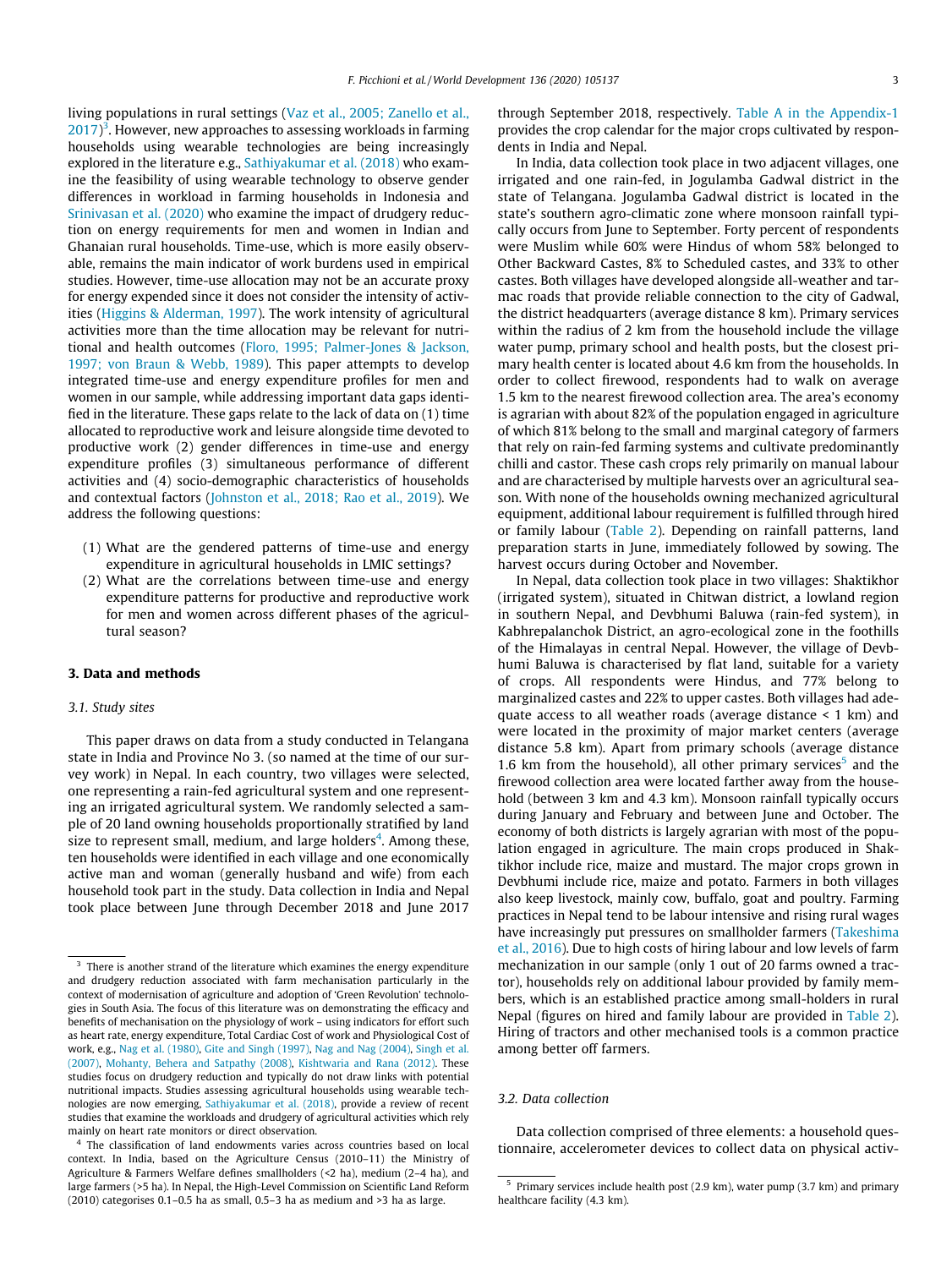ity, and a daily individual questionnaire on time-use. The study design and questionnaires were reviewed, and ethical approval granted by the University of Reading, Nepal Health Research Council, and the National Institute of Rural Development (India) before the start of the study.

Household questionnaire. The household questionnaire was administered to the head of the household at the start of the study and included questions on household composition, dwelling characteristics (used in construction of the wealth index), employment and labour force activities, land and agriculture, livestock, assets ownership, decision-making in the household, and access to infrastructure.

Accelerometer. To capture seasonality, the study was designed for the male and female respondent in each household to wear an accelerometer for four non-consecutive weeks. In each country, each week corresponded with a different phase of the agricultural cycle: land preparation, sowing and seeding, land maintenance (growing), and harvest. The participants were invited to wear the ActiGraph accelerometer model WGT3X-BT, a research-grade device approved by the U.S. Food and Drug Administration. The ActiGraph WGT3X-BT device is a tri-axial accelerometer that has been used extensively in research and provides the end user with raw data on movement along the three axes. Using validated algorithms ([Santos-Lozano et al., 2013; Sasaki et al., 2011\)](#page-15-0) the movement data is translated into energy expenditure (kilocalories). Movement data was sampled at 30 Hz and downloaded at the end of each week. Participants were invited to wear the accelerometer on an elastic belt around the waist at all times except during sleep at night or while bathing.

Individual questionnaire. While wearing the accelerometer, each respondent was interviewed daily for the full duration of the study (28 days). The daily questionnaire, administered by a trained enumerator, included questions to elicit sequential time allocation for different activities. Time allocation activities were recorded following the guidelines in [Antonopoulos and](#page-14-0) [Hirway \(2010\)](#page-14-0), (1-hour slots and free text to record the activity). During the interview, participants were invited to freely report on their daily activities without the aid of a precompiled list. This approach provided a granular picture of daily activities and the narrative nature of the interview helped participants to recall activities around routine parts of the day (sunrise, sunset, meals, religious activities). Activities were recorded as primary or secondary, where ''primary" represented the activity that was the main objective of what the participant was doing at that time. "Secondary" reflected any other activity which the respondents were engaged in, but was not the main objective of their time-use [\(IFPRI, 2012\)](#page-14-0). As part of the individual questionnaire, on the first day of week one (land preparation) and week three (growing), participants had their height and weight measured based on the guidelines recommended in Lohman et al.  $(1992)^6$ .

Given the study design, our results do not aim to provide generalizations beyond the communities we studied. However, the high intensity of data collection provides a robust identification of the livelihood patterns of time-use and energy expenditure within the sampled households.

More details of the study design can be found in [Zanello et al.](#page-15-0) [\(2020\).](#page-15-0) The full dataset is publicly available in UK Data Archive ([Zanello et al., 2019](#page-15-0)).

Box 1 . Definitions of acronyms.

Basal Metabolic Rate (BMR) refers to the number of calories required to support basic physiological functions each day. Basal functions represent the calories needed to fuel the brain, heart, lungs, kidneys, nervous system, and everything else that happens automatically to keep bodies alive without conscious muscle activity. The BMR is a function of age, gender, body size and body composition. Activity Energy Expenditure (AEE) represents the calories used to perform different forms of physical activities. AEE is a function of the intensity of activity and of body weight. Total Energy Expenditure (TEE) is the sum of BMR and AEE. Physical Activity Level (PAL) is the ratio of TEE to BMR and provides an index of the relative excess energy expended for physical activity. More simply, PAL is a measurement of the intensity of physical activity corrected for age, gender and body size. This feature makes PAL a suitable measure to compare the intensity of work across populations. Typical PAL values in free-living adults range from 1.40 to approximately 2.40.

#### 3.3.1. Estimating energy expenditure

We used Actilife, the proprietary ActiGraph software, to export and analyse accelerometry data. Data were processed by compressing the 30 Hz raw format data to 3 second epochs in order to reduce the computational time without significant loss of accuracy ([Chen & Bassett, 2005\)](#page-14-0). Periods of 'non-wear' were detected and excluded from the analysis using the Choi algorithm ([Choi](#page-14-0) [et al., 2011\)](#page-14-0). Days in which respondents did not wear the device for more than two hours (other than during night-time sleep hours when respondents were allowed to remove the devices) were also excluded. Using this threshold, we observe that compliance was higher in India than in Nepal, although in both cases compliance levels were significantly higher than in studies in Europe or the United States ([Troiano et al., 2008](#page-15-0)). We observed more noncompliance in the first week of data collection. Compliance improved in the subsequent weeks as a result of prompts by enumerators during the daily survey and reinforced by local community facilitators. We do not find non-compliance associated with specific individuals. It appeared to occur randomly and from the time-use data it was seen to be mainly associated with participation in social or religious events (e.g., funerals, festivals) when respondents may have been unwilling to be seen wearing these devices.

The data were exported to an MS Excel dataset aggregated to one-hour intervals that included Activity Energy Expenditure (AEE), Basal Metabolic Rate (BMR) and Total Energy Expenditure (TEE). AEE is a measure of calories used to perform different types of activities. BMR refers to the calories needed to support basal physical functions that occur automatically without conscious muscle activity. This was computed based on the Harris–Benedict equation ([Harris & Benedict, 1918](#page-14-0)) that estimates the BMR based on age, sex, height and weight of each individual. In turn, TEE is calculated as the sum of BMR and  $AEE<sup>7</sup>$ . Because of physiological

<sup>3.3.</sup> Data analysis

 $<sup>7</sup>$  TEE includes the Thermic Effect of Food, defined as the increase in basal metabolic</sup> rate after ingestion of a meal. TEF accounts for a small proportion of TEE (3–10%), and it is not captured by ActiGraph accelerometry devices. This represents one of the limitations of using said technology.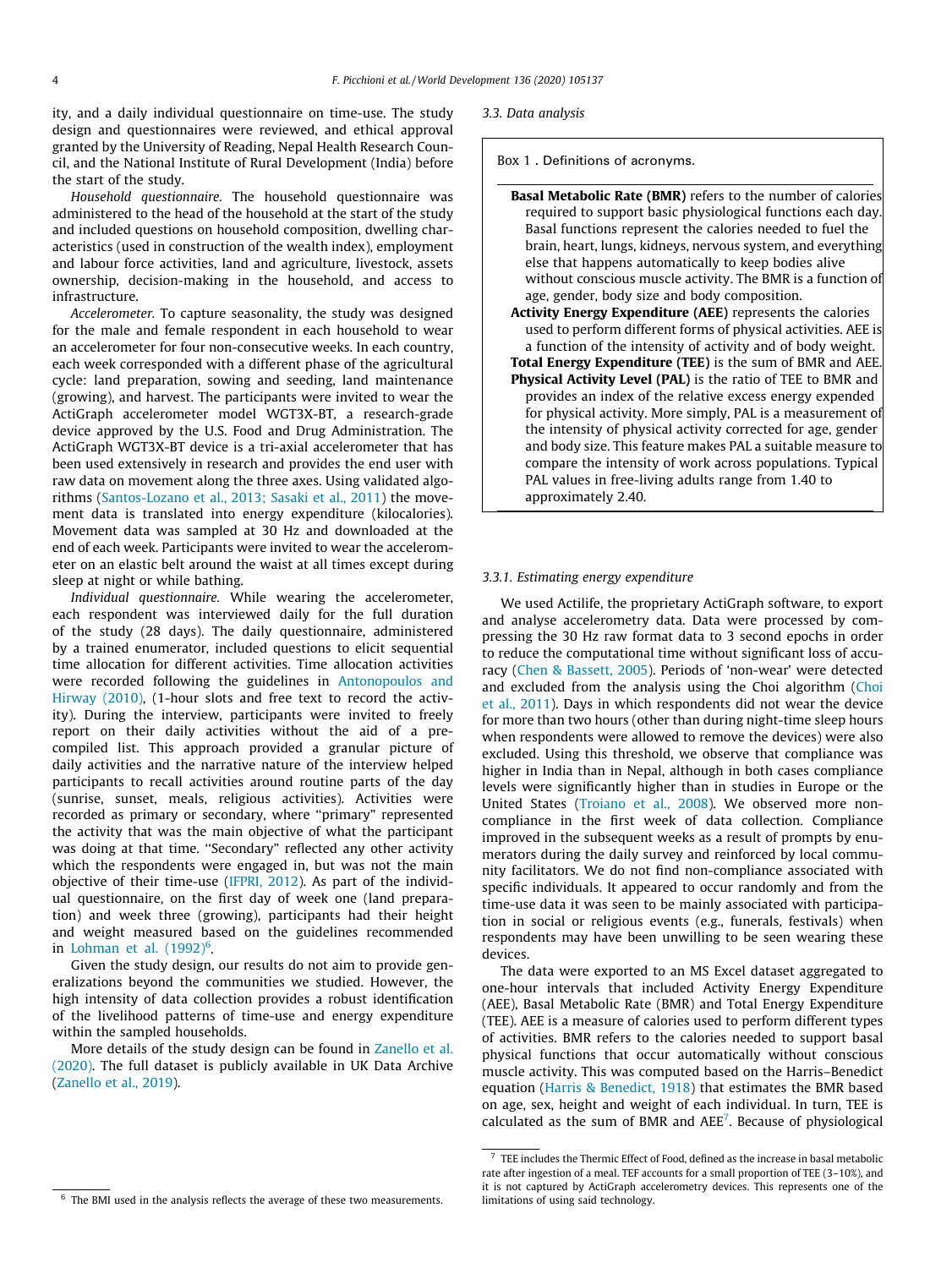<span id="page-4-0"></span>differences between men and women, Physical Activity Levels (PAL), a ratio between TEE and BMR, provide a measure of physical activity weighted by body size, allowing comparisons between gender and body types.

## 3.3.2. Capturing time-use and simultaneous work

The time-use questionnaire recorded data at 1-hour intervals during waking hours. In consultation with the field team and respondents, waking hours were set as 5 am to 10 pm in India (17 h) and 4 am to 10 pm in Nepal (18 h). The remaining time was considered night-time for sleep. The full sample included more than 36,000 hours of time-use and energy expenditure data associated with activities which were later coded into three categories – productive, reproductive, and leisure – for analysis (as shown in Table 1).

In the context of rural agricultural households in India and Nepal, productive activities are tasks undertaken for the production of goods and services, whether intended for exchange or for household consumption (subsistence) ([Moser, 1989\)](#page-15-0). Productive activities in this context may be undertaken for a payment (wages) or may reflect unpaid work. Reproductive activities include unpaid tasks carried out for the maintenance of the household unit, such as child-care; caring for the elderly, ill, disabled and other household members; caring for non-family members; and cooking, cleaning and collecting water and fuel ([Moser, 1989\)](#page-15-0). In this paper leisure is meant as a broad category that includes activities that reflect free time, as well as some activities positioned on a continuum of pure free time (resting and watching TV) and social and personal commitment (i.e. community events and meetings, medical care). We categorized 'travel time' based on the purpose of the activity.

Respondents were asked about activities performed simultaneously and asked to rank them as primary or secondary. Listing of secondary activities was relatively infrequent, around 25% of the hourly observations in India and 8% of the hourly observations in Nepal report secondary activities. In most cases, primary and secondary activities are of the same nature (e.g. both productive). Each hour recorded in an activity was assigned a weight. To reflect the prevalence of primary tasks, time spent on primary activities was given the weight of 0.6 on the hour interval; secondary activities, regardless of whether the activity fell in the same category (productive, reproductive, or leisure) as the primary activity, was given the weight of 0.4 on the time interval.<sup>8</sup> This allowed us to provide visibility to productive and reproductive activities that occur within the same hour, as well as account for the overlap between leisure and productive and reproductive work. If there was no secondary activity, the time spent on the primary activity was given the full weight (1.0).

The analytical allocation of energy expenditure to primary and secondary activities (where relevant) was done based on a weighting system. Weights were based on average energy intensity of these activities derived from instances where these were the only activities performed. For example, let us assume a case in which a female participant reported an agricultural activity (primary activity) and domestic activity (secondary activity) for a specific hour resulting in a total of 65 Kcals (AEE). We first compute the mean of the said agricultural activity and domestic activity for every female participant when reported without a secondary activity (e.g. 75 and 45 kcals, respectively). We then associate 40.6 Kcals

#### Table 1

Categories of reported activities in India and Nepal.

| Productive work                                                                                                                                                                                                                                                                                                                                | Reproductive work                                                                                                                                                                                                                                   | Leisure                                                                                                                                                                                                                                                                                                                                                                 |  |  |  |
|------------------------------------------------------------------------------------------------------------------------------------------------------------------------------------------------------------------------------------------------------------------------------------------------------------------------------------------------|-----------------------------------------------------------------------------------------------------------------------------------------------------------------------------------------------------------------------------------------------------|-------------------------------------------------------------------------------------------------------------------------------------------------------------------------------------------------------------------------------------------------------------------------------------------------------------------------------------------------------------------------|--|--|--|
| • Crop production (ac-<br>tivities in the field.<br>e.g., seeding, plough-<br>ing, harvesting); and<br>travelling<br>• Livestock (e.g., look-<br>ing after animals)<br>• Marketing (e.g., sell-<br>ing products)<br>• Off-farm work $(e.g.,$<br>processing,<br>wage<br>work)<br>• Travelling for pur-<br>poses pertinent to<br>productive work | • Child and adult<br>care<br>• Getting services<br>(e.g., going to the<br>bank)<br>• Household chores<br>cooking,<br>(e.g.,<br>cleaning, fetching<br>and<br>water<br>firewood);<br>• Travelling for pur-<br>poses pertinent to<br>reproductive work | • Individual Activities<br>(e.g., eating; watch-<br>ing TV, reading,<br>relaxing, medical<br>and personal care)<br>• Sleeping and resting<br>during the day (ex-<br>cluding sleep at<br>night)<br>• Social activities (e.g.,<br>religious, social, and<br>community<br>events<br>and meetings; sur-<br>vey completion)<br>• Travelling for any of<br>the purposes above |  |  |  |

for the agricultural activity (65  $*$  (75/(75 + 45)) and 24.4 Kcals for the domestic activity  $(65*(45)(75+45))$ .

#### 3.3.3. Modelling allocations of energy and time

In the literature, time-use data have been analysed with a range of models, from linear regressions (e.g. [Frazis & Stewart, 2011](#page-14-0)) to fractional regressions (e.g. [Cardoso et al., 2010\)](#page-14-0), to Tobit models (e.g. [Kooreman et al., 2000\)](#page-14-0), or Cragg two-part models (e.g. [Cawley & Liu, 2012](#page-14-0)). However, such estimation strategies do not consider that activities are substituted and therefore individuals face trade-offs between them. To acknowledge this, we use a Fractional Multinomial Logit (FML) model developed by [Mullahy](#page-15-0) [\(2014\)](#page-15-0) a multivariate generalization of the fractional logit model proposed by [Papke and Wooldridge \(1996\).](#page-15-0) This approach allows us to jointly model the ratios of energy and time spent in different activities and to capture the potential trade-offs<sup>9</sup>.

Following [Mullahy \(2014\),](#page-15-0) let us consider our outcome of interest  $y_{im} = \frac{t_{im}}{T}$ , where  $m = 1, \dots, M$  (in our case m = 3, which corresponds to productive, reproductive, and leisure energy or time) and such as  $y_{im} \in [0, 1]$  and  $\sum_{m=1}^{M} y_{im} = 1$ . Being  $x_i$  a set of exogenous covariates, two restrictions are in place i)  $E[y_{im}|x_i] \in (0, 1)$  for all *i*; and ii)  $\sum_{m=1}^{M} E[y_{im}|x_i] = 1$  for all *i* such as the multinomial logit functional form using the normalization  $\beta_1 = 0$  is

$$
\mathrm{E}[y_{im}|\boldsymbol{x_i}] = \frac{\exp{(\boldsymbol{x_i}\boldsymbol{\beta_m})}}{\sum_{m=1}^{M} \exp{(\boldsymbol{x_i}\boldsymbol{\beta_m})}}, m = 1, \cdots, M = \mu_{im}(\boldsymbol{x})
$$

The reduced form can then be interpreted as the demand of time (or energy) for individual activities. Given the functional form of the model does not allow modelling zeros, we inputted 2 min of activities for each activity that was not performed and subtracted that amount from sleeping time.

In our analysis we estimate the covariates of the share of AEE and time allocated to productive work, reproductive work, and leisure ( $e_p, e_r, e_l$  and  $t_p, t_r, t_l$ , respectively). Our econometric specifications are:

$$
\begin{cases}\ny_e^p = \beta_0 + \beta_1 SEASON \times SEX + \beta_2 IND + \beta_3 HH + \beta_4 CONTROLS + \varepsilon \\
y_e^r = \beta_0 + \beta_1 SEASON \times SEX + \beta_2 IND + \beta_3 HH + \beta_4 CONTROLS + \varepsilon \\
y_e^l = \beta_0 + \beta_1 SEASON \times SEX + \beta_2 IND + \beta_3 HH + \beta_4 CONTROLS + \varepsilon\n\end{cases} \tag{1}
$$

 $8<sup>8</sup>$  It is not possible to determine the amount of time and sequencing of each primary and secondary activity. However, we assume that primary tasks prevail on secondary activities. While the weighting is arbitrary, we performed additional sensitivity tests with different weights (0.5–0.5 and 0.8–0.2). Results were not significantly different than the one presented

 $9$  While for each individual the time allocated in activities is relative to the fixed amount of time in a day (e.g. 24 h), the allocation of energy expenditure is relative to the total amount.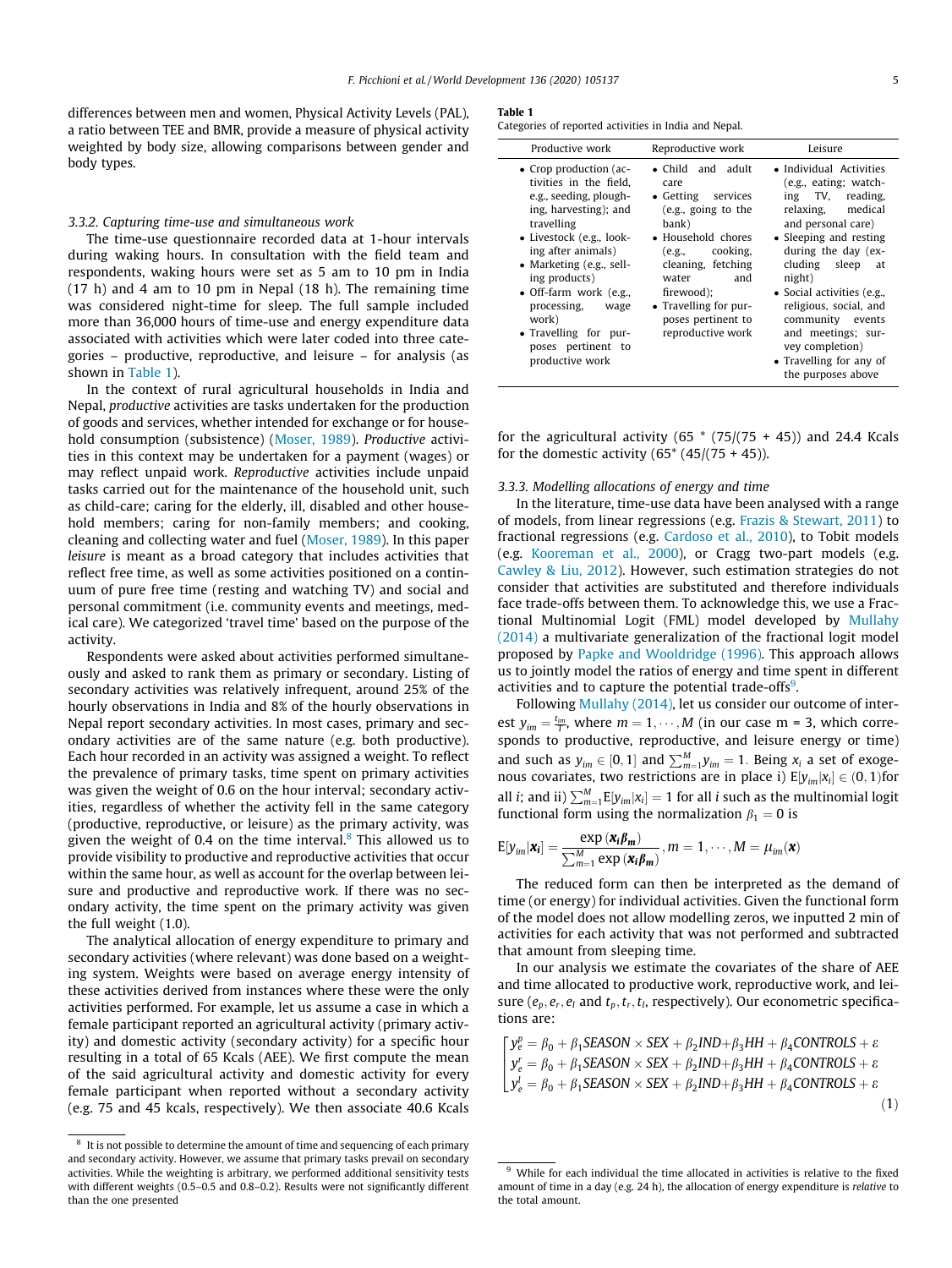#### <span id="page-5-0"></span>Table 2

Demographic and socio-economic characteristics.

|                                                     |      | India     |      | <b>Nepal</b> |
|-----------------------------------------------------|------|-----------|------|--------------|
|                                                     | Mean | <b>SD</b> | Mean | <b>SD</b>    |
| Household composition                               |      |           |      |              |
| Household size                                      | 4.30 | (1.59)    | 4.65 | (1.97)       |
| Number of adult women (18-64 years old)             | 1.35 | (0.49)    | 1.78 | (0.90)       |
| Number of adult men (18–64 years old)               | 1.45 | (0.76)    | 1.65 | (0.88)       |
| Number of elderly household members (>64 years old) | 0.10 | (0.31)    | 0.13 | (0.46)       |
| Number of adolescents (13-17 years old)             | 0.35 | (0.75)    | 0.48 | (0.59)       |
| Number of young children (0–5 years old)            | 0.40 | (0.68)    | 0.39 | (0.58)       |
| Farm characteristics and labour availability        |      |           |      |              |
| Total land (in hectares)                            | 4.05 | (3.16)    | 1.52 | (2.14)       |
| Number of hired agricultural labourers              | 5.59 | (3.20)    | 1.77 | (1.91)       |
| Number of family members in agricultural labour     | 4.64 | (3.35)    | 5.22 | (2.56)       |
| Tropical Livestock Unit (TLU)                       | 1.95 | (2.48)    | 9.30 | (5.32)       |
| Household assets                                    |      |           |      |              |
| Asset Index <sup>†</sup>                            | 0.00 | (1.73)    | 0.00 | (1.80)       |
| Observations                                        | 20   |           | 23   |              |

Note: †The Asset Index, a measure of wealth, is based on the ownership of a set of assets and built using a principal components analysis as described in [Rutstein and Kiersten](#page-15-0) [\(2004\).](#page-15-0) The range of the Index is  $[-3.59 \mid 4.02]$  and  $[-4.15 \mid 4.44]$  for India and Nepal, respectively.

$$
\begin{cases}\ny_t^p = \beta_0 + \beta_1 SEASON \times SEX + \beta_2 IND + \beta_3 HH + \beta_4 CONTROLS + \varepsilon \\
y_t^r = \beta_0 + \beta_1 SEASON \times SEX + \beta_2 IND + \beta_3 HH + \beta_4 CONTROLS + \varepsilon \\
y_t^l = \beta_0 + \beta_1 SEASON \times SEX + \beta_2 IND + \beta_3 HH + \beta_4 CONTROLS + \varepsilon\n\end{cases} (2)
$$

where  $y_e$  captures the ratios of AEE allocated in a day in productive work  $(y_e^p = \frac{e_p}{e_p + e_r + e_l})$ , reproductive work  $(y_e^r = \frac{e_r}{e_p + e_r + e_l})$ , and leisure activities ( $y_e^l = \frac{e_p}{e_p+e_r+e_l}$ ) and  $y_t$  represents the ratios of time allocated in a day in productive work, reproductive work and leisure activities  $(y_t^p = \frac{t_p}{Z}, y_t^r = \frac{t_r}{Z}$  and  $y_t^l = \frac{t_l}{Z}$  respectively, being the sum of  $t<sub>p</sub>, t<sub>r</sub>, t<sub>l</sub>$  equals to Z minutes, 1020 min (17 h) and 1080 min (18 h) in India and Nepal respectively).

The focus of the analysis is on the vector **SEASON**, which contains the full factorial interaction between the four seasons (land preparation, seeding and sowing, land maintenance, and harvest) and gender (SEX). Individual characteristics are captured in the vector IND. This includes age of the participant (in years), literacy (dummy), and BMI as a measure of body size. For females, we included a dummy variable capturing whether the participant is pregnant or breastfeeding. Vector HH captures a series of household characteristics including household composition (number of adult males, adult females, elderly, adolescents, and children), agricultural activities (land endowment, livestock ownership, adoption of irrigation technologies), labour (hired and family labour), and a wealth index based on the ownership of a set of assets and built using a principal components analysis as described in [Rutstein](#page-15-0) [and Kiersten \(2004\).](#page-15-0) Finally, in vector CONTROL we control for the day of the week, sequential day of wearing the accelerometer, and the number of missing hours of wear.

We used the command FMLOGIT ([Buis, 2008\)](#page-14-0) in Stata to estimate each set of models at country level, first with the pooled sample of males and females, and then individual models split by sex. Estimation of marginal effects of covariates on energy and time shares for productive and reproductive work and leisure in both case studies can be found in [Appendix-2](#page-11-0). The models control for autocorrelation among the outcome variables, heteroskedasticity, and non-linearities. Standard errors throughout are clustered at individual level.

# 4. Results

The following section reports the results of our analysis which, given the sample of 43 households in India and Nepal, is not a representative of rural households in the two countries. Hence, we are not making any generalisations and inferences about country level differences from an examination of the sample households. However, for simplicity, we will refer to the two case studies as ''India" and ''Nepal" and to the respondents as ''Indian" and ''Nepali" households and individuals.

#### 4.1. Demographic and socio-economic characteristics

Table 2 presents the demographic and socio-economic characteristics of the 43 participating households in India and Nepal<sup>10</sup>.

With an average household size of 4–5 and larger number of adults than children, the agricultural households in the sample for both countries were closer to nuclear rather than extended family units. The average landholding size in Indian agricultural households (4.05 ha) was much larger than that of Nepali households. However, Nepali households reported owning more than four times as many Tropical Livestock Units<sup>11</sup> (TLUs) as Indian households. Both Indian and Nepali households had substantial participation of family members (including those not living in the household) in agricultural work, but Indian households engaged a larger number of hired agricultural workers.

4.2. Individual characteristics – anthropometry, physical activity and energy expenditure

[Table 3](#page-6-0) reports the individual characteristics of our respondents in both countries. The average age for men and women respondents was between 34.30 and 46 years and the average BMI was within the normal range (18.5–24.9) and in line with the latest results from the Demographic and Health Surveys ([IIPS-India and](#page-14-0) [ICF, 2017; Ministry of Health - Nepal et al., 2017\)](#page-14-0)<sup>12</sup>. Literacy levels

 $10$  The study design included 20 households in each country. However, during the fourth week of data collection in Nepal, the community suffered from an outbreak of food poisoning, which affected some participating households. For this reason, the affected households were replaced with three additional households for the fourth week which corresponded with the harvest season.

 $11$  Tropical Livestock Units are livestock numbers converted to a common unit. Conversion factors are cattle =  $0.7$ , sheep =  $0.1$ , goats =  $0.1$ , pigs =  $0.2$ , chicken =  $0.01$ [\(Chilonda & Otte, 2006\)](#page-14-0).

 $12$  One woman in India and two women in Nepal were breastfeeding over the course of the study. As mentioned earlier, pregnancy was an exclusion criterion for study participation, however, over the course of the study, one woman in India and one in Nepal became pregnant. They were not excluded from the study (but their BMI was excluded from the sample).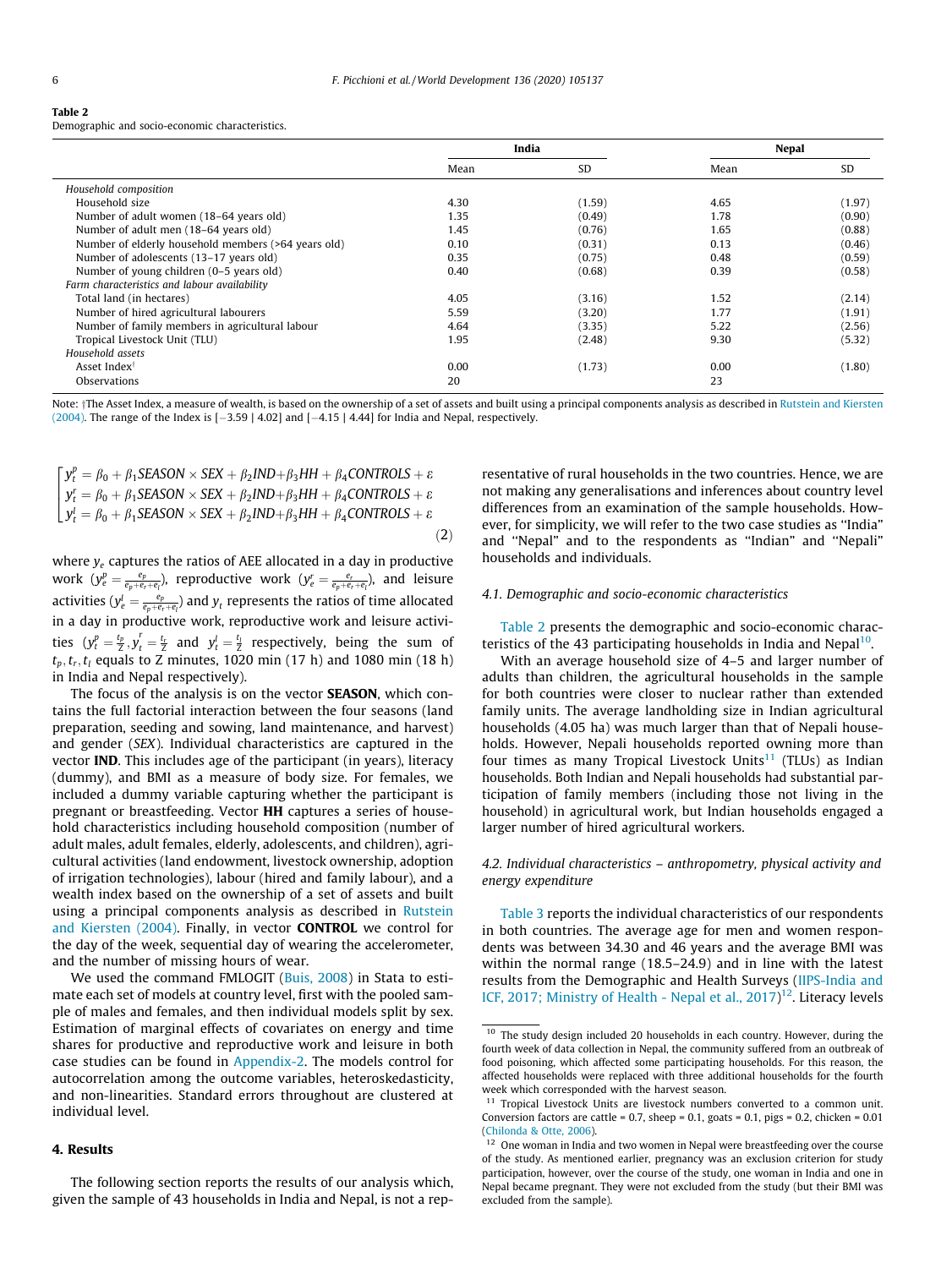#### <span id="page-6-0"></span>Table 3

Anthropometric and energy expenditure data of individual respondents in India and Nepal.

|                                           | India        |              |         |           |        | Nepal   |                |         |           |        |
|-------------------------------------------|--------------|--------------|---------|-----------|--------|---------|----------------|---------|-----------|--------|
|                                           |              | Women<br>Men |         |           |        | Men     |                | Women   |           |        |
|                                           | Mean         | <b>SD</b>    | Mean    | <b>SD</b> | T-test | Mean    | SD             | Mean    | <b>SD</b> | T-test |
| Individual characteristics                |              |              |         |           |        |         |                |         |           |        |
| Age (in years)                            | 40.84        | (12.58)      | 34.29   | (9.78)    |        | 46.04   | (9)            | 43.19   | (7.92)    |        |
| Height (in cm)                            | 163.02       | (7.14)       | 150.3   | (4.58)    | $***$  | 164.8   | (5.54)         | 151.33  | (6.01)    | $***$  |
| Weight (in kg)                            | 58.6         | (8.92)       | 46.48   | (5.87)    | $***$  | 63.53   | (11.37)        | 54.65   | (10.55)   | $***$  |
| BMI $\left(\frac{kg}{m^2}\right)$         | 22.05        | (3.21)       | 20.58   | (2.46)    |        | 23.31   | (3.31)         | 23.79   | (3.88)    |        |
| Literacy (dummy)                          | 0.3          | (0.47)       | 0.05    | (0.22)    | $\ast$ | 0.65    | (0.49)         | 0.39    | (0.5)     | $\ast$ |
| Pregnant (dummy)                          | $\mathbf{r}$ |              | 0.05    | (0.22)    |        | $\cdot$ | $\blacksquare$ | 0.04    | (0.21)    |        |
| Breastfeeding (dummy)                     |              |              | 0.05    | (0.22)    |        |         |                | 0.09    | (0.29)    |        |
| Energy consumption                        |              |              |         |           |        |         |                |         |           |        |
| $AEE$ (kcal/d)                            | 777.69       | (365.49)     | 621.51  | (202.19)  |        | 1086.32 | (260.52)       | 917.55  | (338.35)  |        |
| <b>BMR</b>                                | 1405.71      | (112.63)     | 1071.7  | (86.84)   | $***$  | 1440.09 | (157.44)       | 1115.34 | (149.43)  | ***    |
| TEE (kcal/d)                              | 2183.4       | (424.12)     | 1693.21 | (258.29)  | ***    | 2526.41 | (360.65)       | 2032.89 | (471.33)  | $***$  |
| PAL                                       | 1.55         | (0.24)       | 1.58    | (0.17)    |        | 1.75    | (0.16)         | 1.81    | (0.2)     |        |
| Compliance of accelerometer wear          |              |              |         |           |        |         |                |         |           |        |
| Number of days <sup>†</sup>               | 26.2         | (2.12)       | 26.4    | (2.14)    |        | 22.65   | (7.68)         | 22.43   | (7.25)    |        |
| Proportion of days excluded <sup>11</sup> | 0.07         | (0.26)       | 0.07    | (0.26)    |        | 0.04    | (0.20)         | 0.05    | (0.22)    |        |
| Total number of days <sup>*</sup>         | 524          | (42.35)      | 528     | (42.75)   |        | 521     | (176.61)       | 516     | (166.84)  |        |
| No. of households                         | 20           |              | 20      |           |        | 23      |                | 23      |           |        |

Notes: \*\*\* 0.1 percent significant, \*\* 1 percent significant, \* 5 percent significant. BMI: Body Mass Index; AEE: Activity Energy Expenditure (kcal/d); BMR: Basal Metabolic Rate (computed based on the Harris-Benedict equation); TEE: Total Energy Expenditure (kcal/d); PAL: Physical Activity Level (TEE/BMR). yAverage number of days with valid data (non-wearing time less than 2 h throughout the day) out of the four weeks (28 days) of the survey. ++Proportion of days excluded to the non-wear in excess of two hours  $\ddagger$ Total number of distinct day-level observations (individuals  $\times$  days surveyed).

were low, particularly in India where only a third of men in the sample and less than 5% of the women could read and write. Literacy levels were higher overall in Nepal  $-65%$  for men and 39% for women.

The physical activity parameters reported in Table 3 are Activity Energy Expenditure (AEE), Basal Metabolic Rate (BMR), Total Energy Expenditure (TEE) and the Physical Activity Level (PAL). The TEE for men exceeds that of women by 28% in India and 24% in Nepal. This partly reflects the higher BMR for men in relation to women, but AEE levels for men are also consistently higher than that of women. PAL greater than 1.5 in India and greater than 1.7 in Nepal would indicate that these households have light or moderately active lifestyles based on the classification suggested by the FAO  $(2001)^{13}$ . In the aggregate (over all seasons), the PAL for women is greater than that of men in both countries, although the differences are not significant. The activities associated with rural livelihoods in Nepal appear to be more intense than in India. [Table 4](#page-7-0) reports the variation in energy expenditure patterns by gender and season.

Total energy expenditure is significantly higher for men than women in all seasons in both India and Nepal. In India, AEE for men does not significantly vary across seasons but it does for women. The highest energy expenditures for both men and women occur in Season 2 (seeding and sowing) followed by Season 3 (land preparation). In Nepal, AEE varies significantly across seasons for both men and women with the highest energy expenditures occurring in Season 2 (seeding and sowing). Women have a higher PAL than men in all seasons in both countries, except in Season 4 (harvest). However, the differences in PAL are significant only in Season 3 (land maintenance) when men's PAL appears to fall more than for women. When we compare all four seasons, the PAL for women is significantly higher than that of men only in Nepal.

#### 4.3. Allocation of time and energy for livelihood activities

[Table 5](#page-7-0) presents the proportion of AEE and time allocated to productive, reproductive and leisure activities by gender in both study sites. The data provide a snapshot of gendered allocation of time and energy in productive and reproductive work in rural households. The data are weighted to reflect the simultaneity of primary and secondary activities.

In both case studies, women spend a larger proportion of their time and energy on work (productive and reproductive activities taken together) than men. The proportion of energy and time spent on productive and reproductive roles leaves women less time for leisure.

Productive work absorbs the bulk of women's (51–59%) and men's (61–62%) energy expenditure in both study sites. Although women devote a lower proportion of time to productive work than men, it accounts for over half of their total energy expenditure, highlighting the important role that they play in agricultural activities. Activities related to crop production are the largest subcategory, to which Indian and Nepali men and women devote the highest share of productive work time and energy, followed by animal husbandry. Men and women in Nepali households appear to devote a larger share of the energy and time to livestock activities, which may reflect the larger number of livestock units possessed by Nepali households. In India, animal husbandry appears to be a task performed predominantly by men, with women playing only a limited role.

In India, other productive work is related mainly to travelling and processing. In Nepal, off-farm activities are mainly undertaken by men while in India there is an equal participation of men and women in this domain. A small percentage of time and energy is allocated to marketing activities. Nepali households' livelihoods appear to involve very little travel for productive purposes.

There are large differences in the participation of men and women in reproductive activities in agricultural households in both countries. Women spend a much larger proportion of their time (17–19%) and energy (19–20%) on reproductive work compared to men. In India, participation by men in reproductive activities is very limited (accounting for <3% of time and energy). Nepali

<sup>&</sup>lt;sup>13</sup> Physical activity level (PAL) of habitual tasks is defined in terms of three levels of physical activity: sedentary or light activity (1.40–1.69), active or moderately active (1.70–1.99) and vigorous and very vigorously active (2.00–2.40) ([FAO et al., 2001\)](#page-14-0).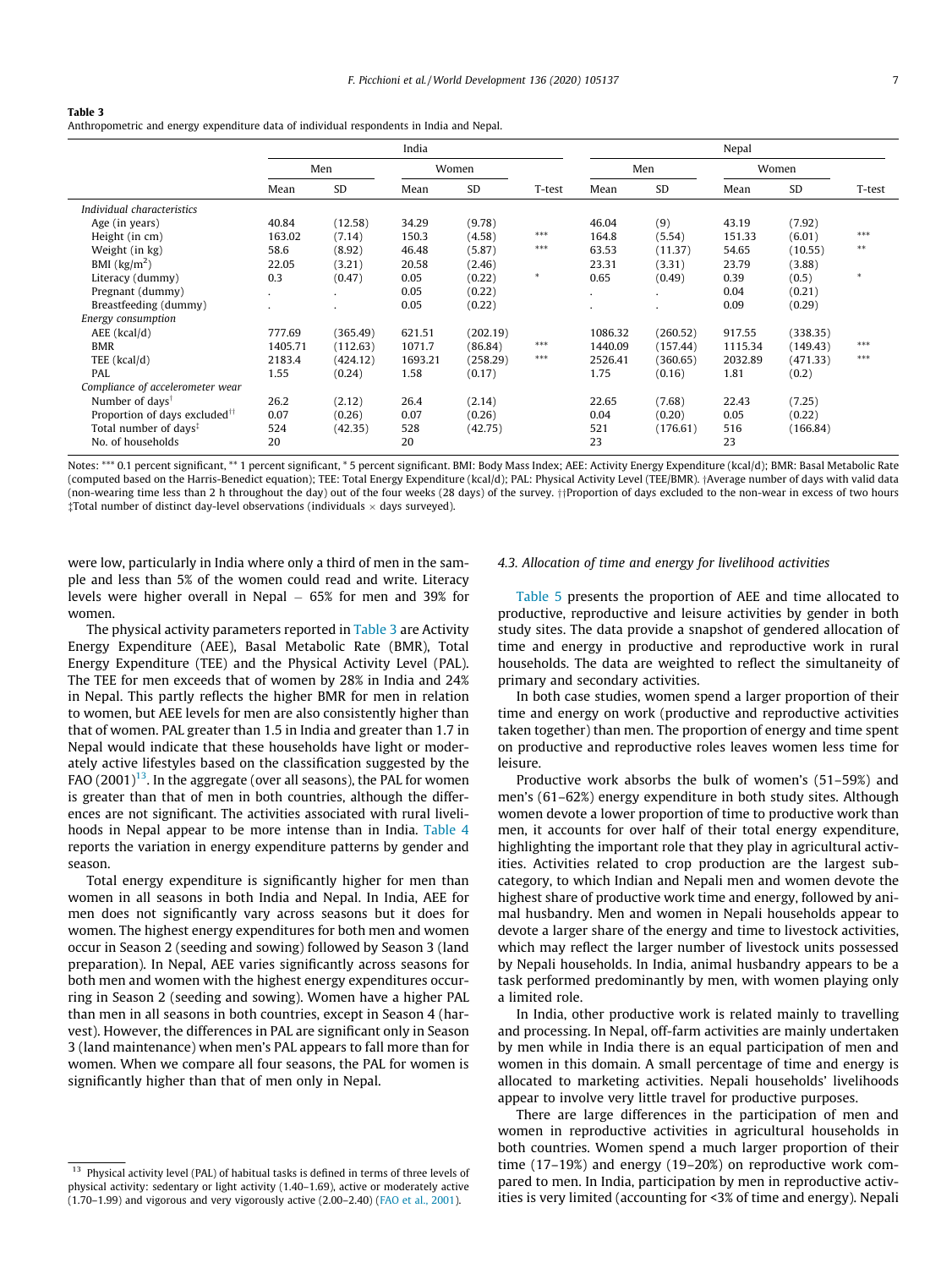#### <span id="page-7-0"></span>Table 4

Energy expenditure by season and gender in India and Nepal.

|                                     |      |           | India         |           |        |                |           | Nepal        |        |                |
|-------------------------------------|------|-----------|---------------|-----------|--------|----------------|-----------|--------------|--------|----------------|
|                                     | Men  |           | Women         |           |        | Men            |           | Women        |        |                |
|                                     | Mean | <b>SD</b> | Mean          | <b>SD</b> | T-test | Mean           | <b>SD</b> | Mean         | SD     | T-test         |
| $AEE$ (kcal/d)                      | 755  | (450)     | 602           | (298)     | $***$  | 1061           | (418)     | 876          | (388)  | $\ast\ast\ast$ |
| Season 1                            | 799  | (499)     | 622           | (310)     | $***$  | 1032           | (396)     | 857          | (353)  | $***$          |
| Season 2                            | 807  | (479)     | 666           | (326)     | $***$  | 1226           | (439)     | 955          | (432)  | $***$          |
| Season 3                            | 709  | (415)     | 617           | (288)     | $\ast$ | 966            | (392)     | 919          | (408)  |                |
| Season 4<br>Difference <sup>‡</sup> | 704  | (395)     | 503<br>$***$  | (240)     | $***$  | 1010<br>$***$  | (397)     | 755<br>$***$ | (313)  | $***$          |
| TEE $(kcal/d)$                      | 2159 | (498)     | 1674          | (339)     | $***$  | 2495           | (478)     | 1982         | (501)  | $***$          |
| Season 1                            | 2207 | (555)     | 1694          | (352)     | $***$  | 2480           | (482)     | 1978         | (480)  | $***$          |
| Season 2                            | 2209 | (522)     | 1735          | (380)     | $***$  | 2673           | (482)     | 2075         | (559)  | $***$          |
| Season 3                            | 2101 | (482)     | 1687          | (330)     | $***$  | 2414           | (473)     | 2040         | (534)  | $***$          |
| Season 4                            | 2122 | (419)     | 1580          | (266)     | $***$  | 2399           | (417)     | 1808         | (355)  | $***$          |
| Difference;                         |      |           | $***$         |           |        | $\ast\ast\ast$ |           | $***$        |        |                |
| PAL                                 | 1.53 | (0.31)    | 1.56          | (0.26)    |        | 1.74           | (0.29)    | 1.78         | (0.27) | $\ast$         |
| Season 1                            | 1.56 | (0.34)    | 1.58          | (0.27)    |        | 1.71           | (0.26)    | 1.75         | (0.24) |                |
| Season 2                            | 1.57 | (0.33)    | 1.61          | (0.28)    |        | 1.85           | (0.31)    | 1.83         | (0.28) |                |
| Season 3                            | 1.51 | (0.28)    | 1.57          | (0.25)    | $\ast$ | 1.66           | (0.26)    | 1.80         | (0.27) | $***$          |
| Season 4<br>Difference:             | 1.49 | (0.27)    | 1.47<br>$***$ | (0.22)    |        | 1.73<br>$***$  | (0.29)    | 1.71<br>***  | (0.28) |                |
| Observations                        | 560  |           | 560           |           |        | 539            |           | 539          |        |                |

Notes: #Intra-seasonal differences are captured with a one-way analysis of variance (Bonferroni multiple-comparison test). Agricultural seasons are numbered as 1 = land preparation, 2 = seeding and sowing, 3 = land maintenance, and 4 = harvesting. \*\*\* 0.1 percent significant, \*\* 1 percent significant, \* 5 percent significant.

#### Table 5

Time-use and energy expenditure allocation for livelihood activities in India and Nepal.

|                       |      |      | India   |       | Nepal      |      |            |       |  |
|-----------------------|------|------|---------|-------|------------|------|------------|-------|--|
|                       |      | Men  |         | Women |            | Men  |            | Women |  |
|                       | AEE  | Time | AEE     | Time  | <b>AEE</b> | Time | <b>AEE</b> | Time  |  |
|                       | $\%$ | %    | %       | $\%$  | $\%$       | $\%$ | $\%$       | %     |  |
| Reproductive work (1) | 2.3  | 2.5  | 19.1    | 18.6  | 9.8        | 7.6  | 19.7       | 17.6  |  |
| Child/adult care      | 0.1  | 0.1  | 1.9     | 1.8   | 0.4        | 0.2  | 1.1        | 1.0   |  |
| Getting services      | 0.3  | 0.4  | 0.1     | 0.1   | 0.2        | 0.1  | 0.1        | 0.1   |  |
| Household chores      | 1.8  | 1.9  | 17.1    | 16.6  | 9.3        | 7.3  | 18.7       | 16.7  |  |
| Travelling            | 0.1  | 0.2  | $0.0\,$ | 0.1   | 0.0        | 0.0  | 0.0        | 0.0   |  |
| Productive work (2)   | 62.7 | 46.9 | 51.5    | 38.0  | 61.5       | 44.9 | 58.9       | 44.6  |  |
| Crop production       | 38.9 | 27.0 | 33.5    | 24.0  | 38.4       | 26.2 | 37.5       | 26.9  |  |
| Livestock             | 8.1  | 6.3  | 1.6     | 1.1   | 12.3       | 9.7  | 17.5       | 13.9  |  |
| Marketing             | 0.3  | 0.3  | 0.0     | 0.0   | 1.1        | 1.1  | 0.1        | 0.1   |  |
| Off-farm              | 2.1  | 1.7  | 2.2     | 1.8   | 6.2        | 4.7  | 1.4        | 1.1   |  |
| Processing            | 6.6  | 4.8  | 8.2     | 6.4   | 3.3        | 3.0  | 2.3        | 2.4   |  |
| Travelling            | 6.8  | 7.0  | 6.0     | 4.7   | 0.3        | 0.2  | 0.1        | 0.2   |  |
| All work $(1) + (2)$  | 65   | 49.4 | 70.6    | 56.6  | 71.3       | 52.5 | 78.6       | 62.2  |  |
| Leisure (3)           | 34.8 | 50.4 | 29.3    | 43.2  | 28.8       | 47.6 | 21.4       | 37.8  |  |
| Individual            | 13.8 | 17.6 | 13.4    | 15.9  | 11.8       | 11.6 | 7.6        | 8.5   |  |
| Free time (resting)   | 9.5  | 11.1 | 10.1    | 10.5  | 9.3        | 17.6 | 7.1        | 13.5  |  |
| Sleeping              | 0.6  | 9.2  | 0.4     | 9.1   | 0.3        | 7.0  | 0.1        | 6.1   |  |
| Social                | 10.9 | 12.6 | 5.4     | 7.7   | 7.5        | 11.4 | 6.6        | 9.7   |  |

Notes: Energy and time refer to daytime activities (5 am to 10 pm in India and 4 am to 10 pm in Nepal) and include both weekdays and weekends. Data are weighted considering for simultaneity of primary and secondary activities.

men allocate a larger share of time (8%) and energy (10%) to reproductive work (mainly to household chores) compared to men in India. Household chores, such as the provision of food (cooking, collecting, and buying food), fuel and water collection and house cleaning, represent the bulk of time and energy devoted to reproductive work by women. The greater participation of men in reproductive work in Nepal is not on account of their higher participation in activities traditionally associated with women (e.g., child care, domestic chores etc) but on account of the time and energy they devote to what may be called 'house maintenance' activities – which include activities like fencing and upkeep of roofing. Childcare appears to represent a very small share of time and energy for women. This may be due to childcare being shared among other members of the household (or community) or the time devoted to childcare being under-reported on account of it being performed simultaneously with other primary or secondary activities.

### 4.4. Relationship between time-use and energy expenditure patterns

[Fig. 1](#page-8-0) shows the predicted patterns of time and energy expenditure proportions for productive work, reproductive work and leisure across season (1–4 on the horizontal axis of each graph) for men and women in India and Nepal. The proportions of time (in red) and energy expenditure (in blue) are predicted values from the multinomial logit model. [Table 6](#page-10-0) illustrates the energy share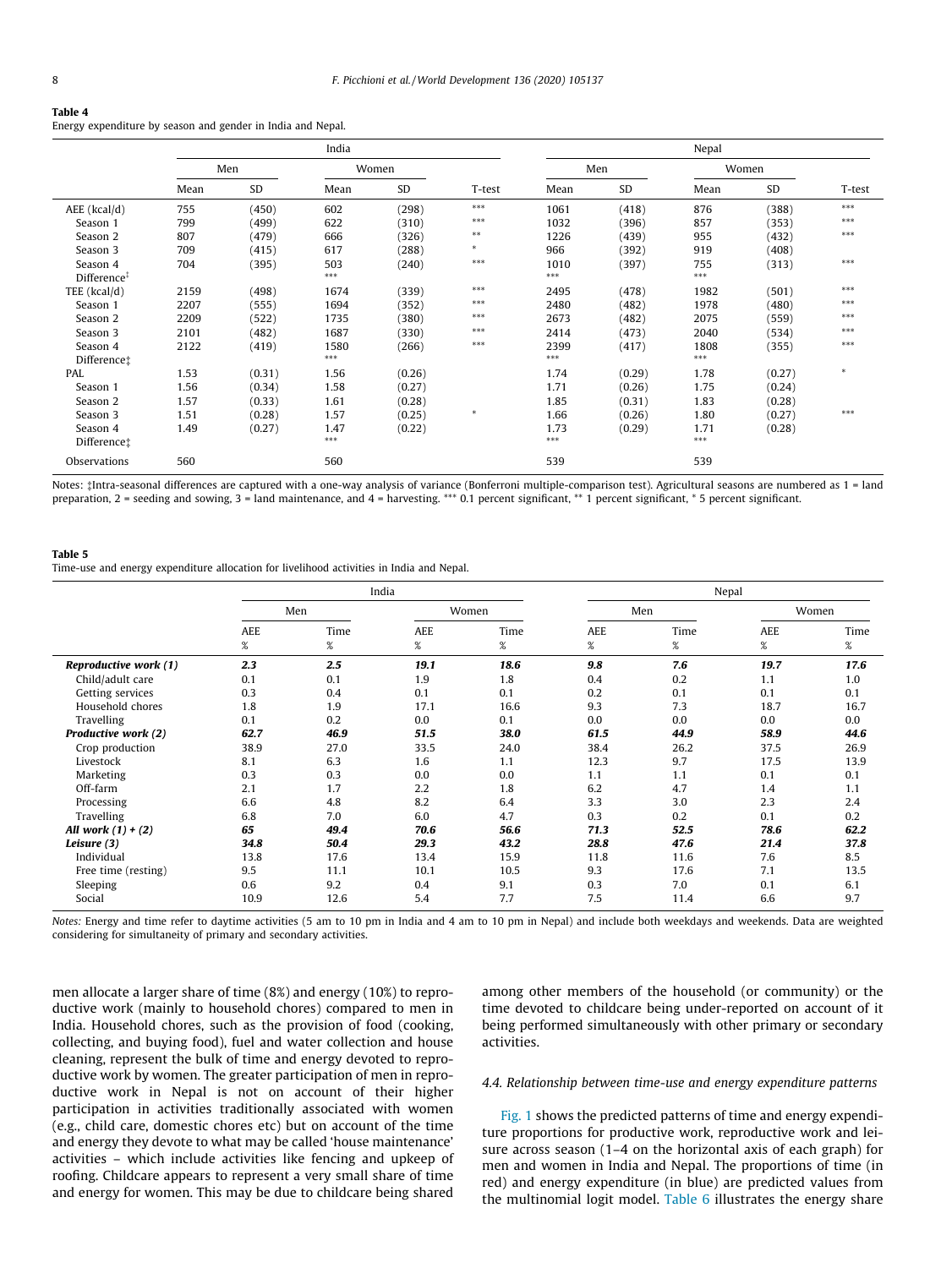<span id="page-8-0"></span>

Fig. 1. Predicted energy and time ratios for men and women in India and in Nepal by type of activity, gender and season Notes: Agricultural seasons are numbered as 1 = land preparation, 2 = seeding and sowing, 3 = land maintenance, and 4 = harvesting. The bar plots show mean and 95% confidence intervals of time and energy shares, predicted from the fractional multinomial logit model.

elasticity with respect to time share (% change of energy expenditure share/% change of time share) of productive, reproductive and leisure across four seasons, in India and Nepal respectively. This elasticity  $(e_{et})$  represents the responsiveness of energy expenditure to time calculated as the percentage change of energy expenditure share in response to a one percentage point change in time share. Elasticity indices greater than one indicate that energy expenditure shares respond more than proportionately to a change in time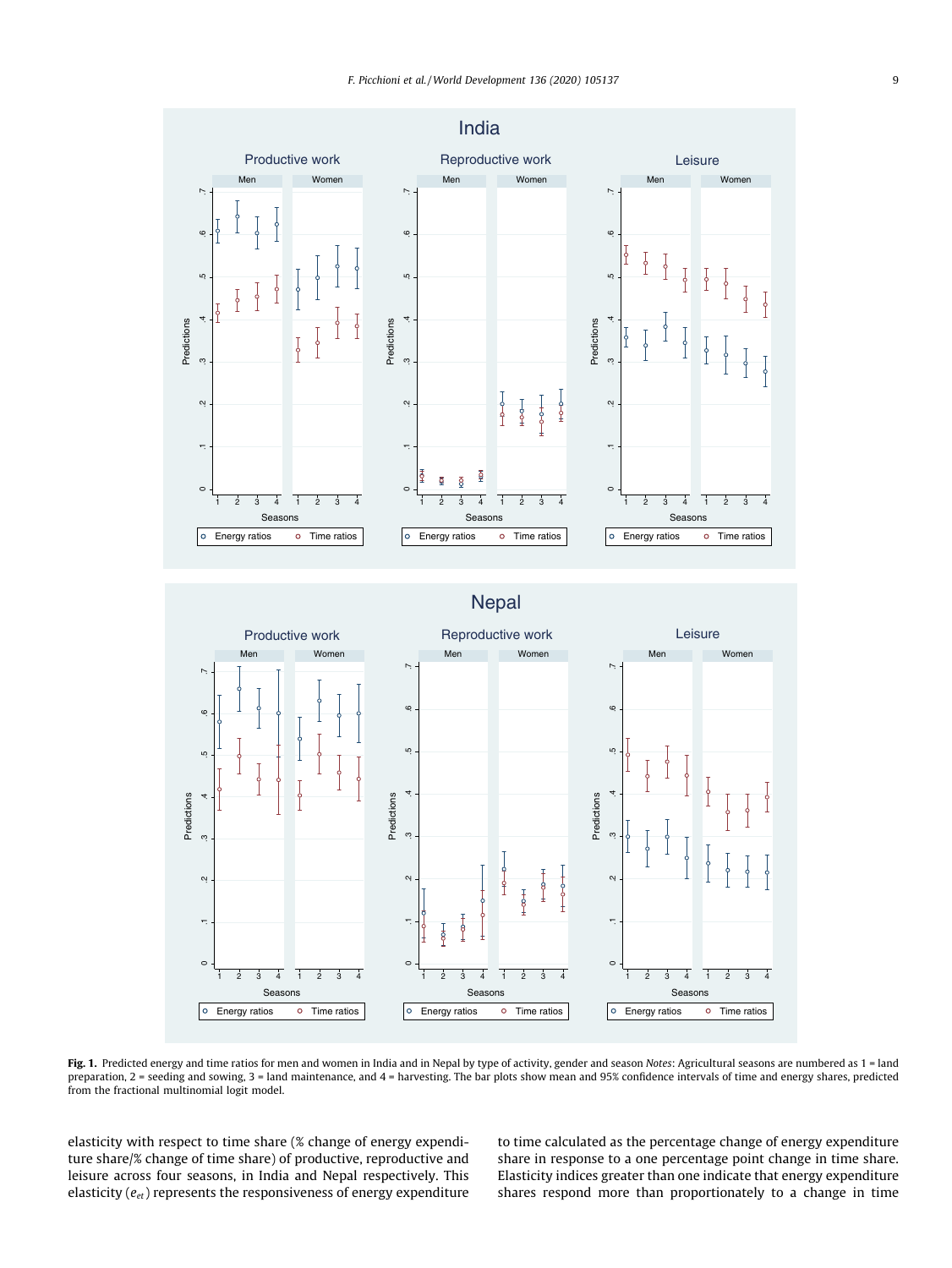shares; indices equal to 1 indicate a proportional change of energy in response to time; indices lower than 1 indicate energy expenditure shares increase less than proportionately to a change in time shares.

[Fig. 1](#page-8-0) shows that for productive work, energy shares are larger than time shares for both men and women and the elasticities of energy shares with respect to time shares are significantly greater than one. For reproductive work, energy shares are closer to time shares, but are not significantly different from one. Expectedly, for leisure activities, energy shares are lower than time shares, with elasticities significantly less than one. These results show that time-use may not be a reliable indicator of work burdens, especially for productive work. Increased time allotted to productive work may demand a more than proportional increase in the share of energy devoted to productive work. For the range of activities observed in the case study, time-use may be a good indicator only for reproductive activities. Similarly, time-use may understate the energy demands associated with productive activities and overstate that for leisure.

The energy and time shares of productive activities vary across different phases of the agricultural cycle. Indian men appear to allocate a larger share of energy to productive activities during seeding and sowing than in other seasons. However, the most energy intensive activities are performed during land preparation (followed closely by seeding and sowing) as seen from the elasticity value. Women allocate larger shares of energy and time in productive work during land maintenance and harvest, but the most energy intensive activities take place during seeding and sowing. Similar patterns are seen in Nepal, where women and men allocate a larger proportion of energy (and time) to productive tasks in the seeding and sowing season and the most energy intensive work takes place during harvest. Compared to productive activities, reproductive activities exhibit much smaller seasonal variation in energy and time shares. This suggests that seasonal increased energy and time requirements in productive tasks are likely to be met through reduction in time devoted to leisure, with reproductive duties remaining unchanged. Finally, to complement the above discussion, we report on the marginal effects of covariates on energy and time shares for the three classes of activities in both case studies in [Appendix-2](#page-11-0).

#### 5. Discussion and directions for future research

The profiles of energy and time-use developed in this paper show that, in rural agricultural households in the two case studies, both men and women participate almost equally in several elements of productive work, including crop production and livestock maintenance. Productive work accounts for the dominant share of energy expended by both men and women, while reproductive work accounts for the smallest share. This supports a more nuanced analysis of gender roles in rural livelihoods, avoiding the stereotype of productive work being chiefly the domain of men [\(Doss et al., 2018\)](#page-14-0).

The evidence on the role of women in agricultural activities in our sample is also consistent with the observed trends on the feminisation of agriculture in South Asia, in the context of male migratory patterns [\(FAO et al., 2011\)](#page-14-0). In line with other studies in the literature [\(Ferro-Luzzi & Martino, 1996; Yamauchi et al., 2001\)](#page-14-0), we find that livelihood activities in agricultural households are mostly of light or moderate intensity. However, women have a higher PAL than men in both countries<sup>14</sup>. Higher PAL for women appears to result from longer hour spent in habitual light/moderate

intensity tasks as opposed to short bursts of intense physical activity ([Kashiwazaki et al., 1995; Lawrence et al., 1985; Panter-Brick, 1996\)](#page-14-0). As argued by [Panter-Brick \(2003\)](#page-15-0) ''the nature of subsistence labour in these communities demands endurance over time rather than intensive effort per unit of time" (p. 503). Agricultural interventions aimed at increasing productivity that call for increased participation by women can place large demands on women's time and energy over and above their existing substantial contribution to productive work. Our analysis also shows that productive work in agricultural households calls for a larger share of energy than time. Increased energy demands associated with intensification of women's work in agriculture is likely to be an important pathway to nutritional and health impacts for women.

The reproductive domain remains predominantly a feminised sphere among selected Indian and Nepali households. In both case studies, women compensate for the heavier burden of work (productive and reproductive) by reducing leisure. There are noticeable differences in the contribution of men to reproductive work in the field sites, suggesting that the gender division of reproductive work is influenced by contextual factors. Women's reproductive work is central to the subsistence and functioning of the household, but rarely is acknowledged as ''real work" ([Rao, 2012\)](#page-15-0). This raises concerns about women's time being viewed as limitless ([Doss et al.,](#page-14-0) [2018\)](#page-14-0). Approaches to increasing women's participation in the cash-earning productive sector are often based on the assumptions that there are no trade-offs between income generation and the gender allocation of labour [\(Jackson & Palmer-Jones, 1998](#page-14-0)). Our results show there are real trade-offs made by women when income generation results in an increase in time and energy spent on productive tasks with potentially detrimental effects on leisure and reproductive tasks [\(Ruel & Alderman, 2013\)](#page-15-0). Hence, ignoring these trade-offs has clear implications for the wellbeing of women and those they care for ([Rao & Raju, 2020\)](#page-15-0).

In our case studies, gendered allocations of time and energy to productive and reproductive work and leisure are associated with covariates on individual and household characteristics, endowments and seasonality effects $15$ . Size of landholding, availability of irrigation and household assets generally appear to be associated with increased energy and time shares devoted to productive work by both men and women. As the land and livelihood relationship can take a ''myriad of permutations" [\(Pritchard et al., 2017](#page-15-0)), we explore the gender differences in the influence of these factors (e.g., irrigation appears to be associated with time and energy allocation only of men) that may reflect the type of agricultural activities undertaken by men and women. Our results also suggest that in selected rural agricultural households, the energy and time devoted to productive work may be constrained by the availability of land and other assets, i.e., specific cultivation systems, availability of land and assets elicits a larger productive effort. We also recognise that, alongside gender relations, the allocation of time and energy to productive work is shaped by contextual and socio-economic factors. These were outside the scope of the present study and represent one of its limitations. Hence, future research on gendered patterns of rural livelihood activities will benefit from the adoption of mixed-methods approaches that integrate physical activity and time-use data with qualitative and contextual information about the nature of work (productive and reproductive) and its differentiations based on social hierarchies.

Our analysis suggests that the association between covariates of household composition differ between men and women. The presence of adult men and women, the elderly, adolescents and children is associated with increased demands for care, while also

<sup>&</sup>lt;sup>14</sup> We do note that in our study the PAL for women is not significantly different from that of men

<sup>&</sup>lt;sup>15</sup> See Appendix-2 for a discussion of marginal effects of covariates on energy and times shares for each class of activity in India and Nepal.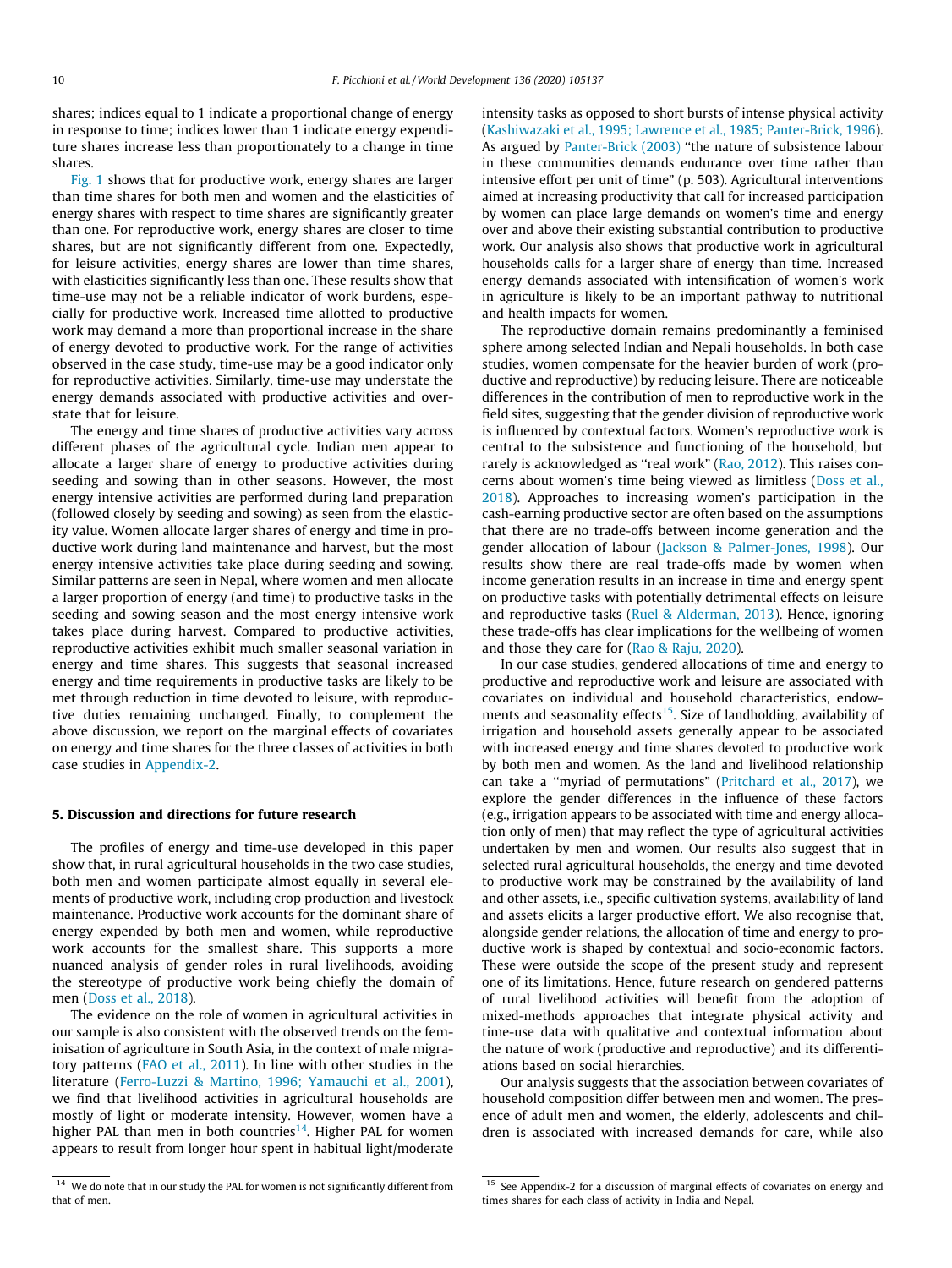<span id="page-10-0"></span>

| Table 6                                                                       |
|-------------------------------------------------------------------------------|
| Elasticities of energy shares with respect to time shares in India and Nepal. |

|                                       |                                   | Men                               |                                   |                                   | Women                             |                                   |                                   |                                   |  |
|---------------------------------------|-----------------------------------|-----------------------------------|-----------------------------------|-----------------------------------|-----------------------------------|-----------------------------------|-----------------------------------|-----------------------------------|--|
| India                                 | Land preparation                  | Seeding & sowing                  | Land maintenance                  | Harvest                           | Land Preparation                  | Seeding & sowing                  | Land maintenance                  | Harvest                           |  |
| Productive<br>Reproductive<br>Leisure | $1.468***$<br>1.054<br>$0.645***$ | $1.446***$<br>0.879<br>$0.632***$ | $1.350***$<br>0.637<br>$0.712***$ | $1.344***$<br>0.886<br>$0.679***$ | $1.435***$<br>1.144<br>$0.660***$ | $1.452***$<br>1.097<br>$0.644***$ | $1.356***$<br>1.135<br>$0.640***$ | $1.372***$<br>1.132<br>$0.617***$ |  |
|                                       |                                   | Men                               |                                   |                                   | Women                             |                                   |                                   |                                   |  |
| Nepal                                 | Land preparation                  | Seeding & sowing                  | Land maintenance                  | Harvest                           | Land Preparation                  | Seeding & sowing                  | Land maintenance                  | Harvest                           |  |
| Productive<br>Reproductive<br>Leisure | $1.382***$<br>1.337<br>$0.614***$ | $1.327***$<br>1.156<br>$0.611***$ | $1.387***$<br>1.071<br>$0.629***$ | $1.371**$<br>1.290<br>$0.556***$  | $1.336***$<br>1.173<br>$0.584***$ | $1.267***$<br>1.077<br>$0.594***$ | $1.303***$<br>1.046<br>$0.593***$ | $1.357***$<br>1.121<br>$0.546***$ |  |

Notes: Significance levels computed simulating 500,000 ratios from the original predicted distributions. \*\*\* denotes statistical significance at 1% level, \*\* at 5% level and \* at 10% level.

providing avenues for sharing of productive or reproductive work. In line with previous studies [\(Rajkarnikar & Ramnarain, 2019;](#page-15-0) [Ruwanpura, 2006](#page-15-0)), our paper emphasises that the influence of household composition may arise from the netting out of these opposing effects. The importance of intrahousehold labour dynamics along lines of gender and age, can be further examined by including the work contributions of other household members in time-use surveys and physical activity estimations. Seasonality exercises substantial pressures on productive work, at the expense of leisure. However, reproductive work appears to be less elastic to seasonality suggesting that additional seasonal productive work undertaken by women is compensated at the expense of leisure time. Similar dynamics are observed also by recent studies on the seasonal implications of gendered allocation of work in rural livelihoods in India ([Rao & Raju, 2020\)](#page-15-0). In conclusion, our data suggest that ownership of productive assets, household composition and agricultural seasons appear to be key factors influencing the energy and time allocations of selected rural households in India and Nepal.

#### 6. Conclusions

The analysis of rural livelihoods has mainly relied on time-use as an indicator of the work burdens associated with livelihood activities. This study highlights the need to explicitly consider the energy expenditure dimension associated with different livelihood activities to better understand nutritional and health outcomes. Empirical measurement of the energy expenditure dimension provides visibility to the ''invisible" work undertaken by women in both the productive and reproductive spheres and the nature of trade-offs that they face when called upon to increase their participation in productive work through agricultural interventions aimed at enhancing productivity.

The design of agricultural interventions needs to be cognisant of the energy and time demands that they impose on rural households. Facilitating greater participation of women in productive activities in agricultural households and increasing their productivity may call for provision of complementary services that mitigate the energy and time trade-offs. Reducing women's daily workload -- for example, by providing tap water or reducing the daily trek for firewood -- could free up time and energy which could be more productively used in farming and childcare. Improving child health and nutrition could also reduce the care burdens that women face. But these interventions are hardly ever evaluated in terms of their impact on women's agricultural productivity ([Doss, 2018\)](#page-14-0). These interventions should go alongside the provision of services that alleviate women's reproductive burden, such as childcare support and increasing women's available time to

engage in formal and better paid economic activities [\(Johnston](#page-14-0) [et al., 2018](#page-14-0)). Separate consideration of time and energy demands is a useful way to anticipate and plan for (and to certain extent avoid) unintended negative nutritional and health consequences of productivity-enhancing agricultural interventions. A richer picture of time-use and energy expenditure in rural agricultural households can ultimately improve the design and targeting of nutrition-sensitive agricultural interventions.

## CRediT authorship contribution statement

Fiorella Picchioni: Investigation, Conceptualization, Methodology, Software, Formal analysis, Writing - original draft, Writing review & editing. Giacomo Zanello: Supervision, Project administration, Investigation, Conceptualization, Methodology, Software, Formal analysis, Writing - original draft, Writing - review & editing. C.S. Srinivasan: Conceptualization, Methodology, Writing - original draft, Writing - review & editing. Amanda J. Wyatt: Conceptualization, Writing - original draft, Writing - review & editing. Patrick Webb: Conceptualization, Writing - review & editing.

#### Acknowledgements

This research was supported by the DFID-IMMANA Grant #2.03 funded by UK Aid from the UK Government. The views expressed do not necessarily reflect the UK Government's official policies. We are grateful for comments from participants at several seminars and conferences, including at the International Food Policy Research Institute (IFPRI), Seeds of Change (ACIAR, CGIAR, and University of Canberra), Johns Hopkins Bloomberg School of Public Health, and the University of East Anglia (UK). Patrick Webb also acknowledges support for his contribution to this work from the Feed the Future Innovation Lab for Nutrition, which is funded by the United States Agency for International Development (USAID) under award number AIDOAA-l-10-00005 to Tufts University. We would like to thank our project partners at the National Institute of Rural Development and Panchayati Raj (NIRDPR) in India and the Valley Research Group in Nepal for their tireless work and dedication. Finally, we are grateful to all respondents for contributing their time and insights to this research.

# Conflict of interest

The author(s) declare(s) that there is no conflict of interest regarding the publication of this article.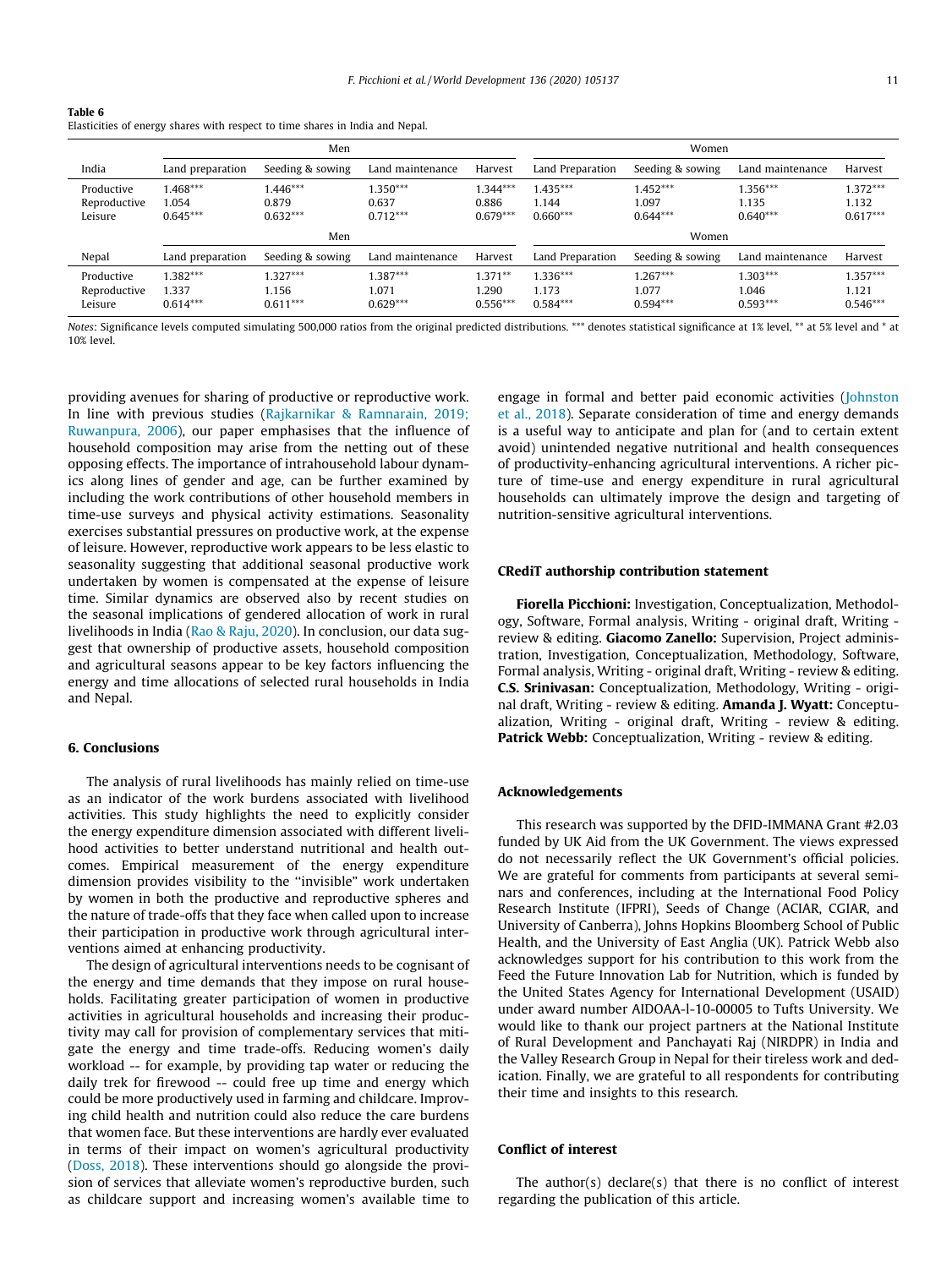# <span id="page-11-0"></span>APPENDIX-1

Table A. Crop calendars for study sites in India and in Nepal (major food crops reported)

| India          | υ | Е | M | A | M | ÷<br>υ | υ | A | $\sqrt{2}$<br>u | ∽<br>U | N |  |
|----------------|---|---|---|---|---|--------|---|---|-----------------|--------|---|--|
| Castor         |   |   |   |   |   |        |   |   |                 |        |   |  |
| C <sub>1</sub> |   |   |   |   |   |        |   |   |                 |        |   |  |
|                |   |   |   |   |   |        |   |   |                 |        |   |  |

| Nepal           | м | F | M | A | M | м | A | ິ<br>ш. |  |  |
|-----------------|---|---|---|---|---|---|---|---------|--|--|
| Maize (Chitwan) |   |   |   |   |   |   |   |         |  |  |
| Maize (Baluwa)  |   |   |   |   |   |   |   |         |  |  |
| Mustard         |   |   |   |   |   |   |   |         |  |  |
| Rice            |   |   |   |   |   |   |   |         |  |  |
| Potato          |   |   |   |   |   |   |   |         |  |  |

| Land preparation |  |
|------------------|--|
| Seeding/sowing   |  |
| Land maintenance |  |
| Harvesting       |  |

#### APPENDIX-2

#### Covariates of Energy and Time Shares

The full estimation results of the fractional multinomial logit models described in [Section 3.3.3](#page-4-0) with energy shares and time shares as the dependent variables are available in the Electronic Supplementary Material (Table 1 and 2). To examine the influence of covariates on time and energy shares we present the marginal effects of the covariates on time and energy shares, separately for men and women in the Indian and Nepali households in [Table B](#page-12-0) and [Table C](#page-13-0). The marginal effects convey the influence of a oneunit change in the covariates on the energy and time shares. [Table B](#page-12-0) and [C](#page-13-0) also present the ratios of the marginal effects on energy and time shares, which show whether the covariates are associated with a larger effect on energy shares or time shares. Note that the marginal effects derived for any covariate from a fractional multinomial logit model sum to zero – they can thus be interpreted as the energy/time trade-offs between productive work, reproductive work and leisure associated with the covariate. The discussion is focussed on the significant marginal effects.

#### Productive work

As seen from the discussion in [Section 4.4,](#page-7-0) time allocation alone may not be a reliable indicator of the work burdens associated with productive work. We, therefore, examine the influence of the covariates on both energy and time shares for productive work. In the Indian case study, larger size of agricultural landholding is associated with increases in both the energy and time shares devoted to productive work. The ratio of the marginal effects (1.4) suggests that landholding size has a stronger association energy shares than time shares. This is not surprising, as, during data collection, the Indian households were engaged in the cultivation of castor and chillies which rely heavily on manual work. Having irrigated agriculture is associated with an increase in the energy share of men for productive work but has no significant association with time shares. Ownership of livestock units is associated with reduced time shares devoted to productive work by men and reduced energy and time shares for women. The presence of adult women and the elderly in the household is associated with reduced time and energy shares for men for productive work, but only reduced time shares for women. The presence of a larger number of children and adolescents in the household is associated with increases in the time share of productive work for men while only the number of adolescents has a similar association with energy shares. Seasonality is associated with increases in the time share of productive activities in the land maintenance and harvest seasons for both men and women.

In Nepal, unlike in India, size of landholding, irrigation, asset index and TLUs do not have significant associations with energy or time shares for men. As in the case of India, the influence of landholding on productive labour in Nepal is probably shaped by cultivation practices. Nepali households cultivated crops (rice, maize, potato and mustard) where the use of mechanised tools is feasible. Hiring of tractors was a common practice among betteroff households with larger landholdings. Women in wealthier households devote a larger share of time and energy to productive work, while larger land size is associated with reduced time shares. For men, the use of hired labour in agricultural work in the household is associated with reduced energy and time shares for productive work, while the engagement of family labour in agriculture is associated with increased energy and time shares. Literacy has a significant association with reduced energy and time shares for productive work for women, with a stronger association with energy than time shares. A higher BMI is associated with higher energy shares devoted to productive work for both men and women, but with increased time share only for men. This finding provides a direct link between adult male and female nutritional status and higher energy put into productive agricultural labour – a better nourished adult may enjoy higher productivity, which in turn supports improved diets via own production or income to spend on food.

For women, the presence of adolescents in the household is associated with increased energy and time shares of productive work, while a larger number of children is associated with reduced energy and time shares for productive work. The seeding/sowing season is associated with increased time and energy shares for both men and women, whereas the land maintenance season is associated with increased time and energy shares only for women.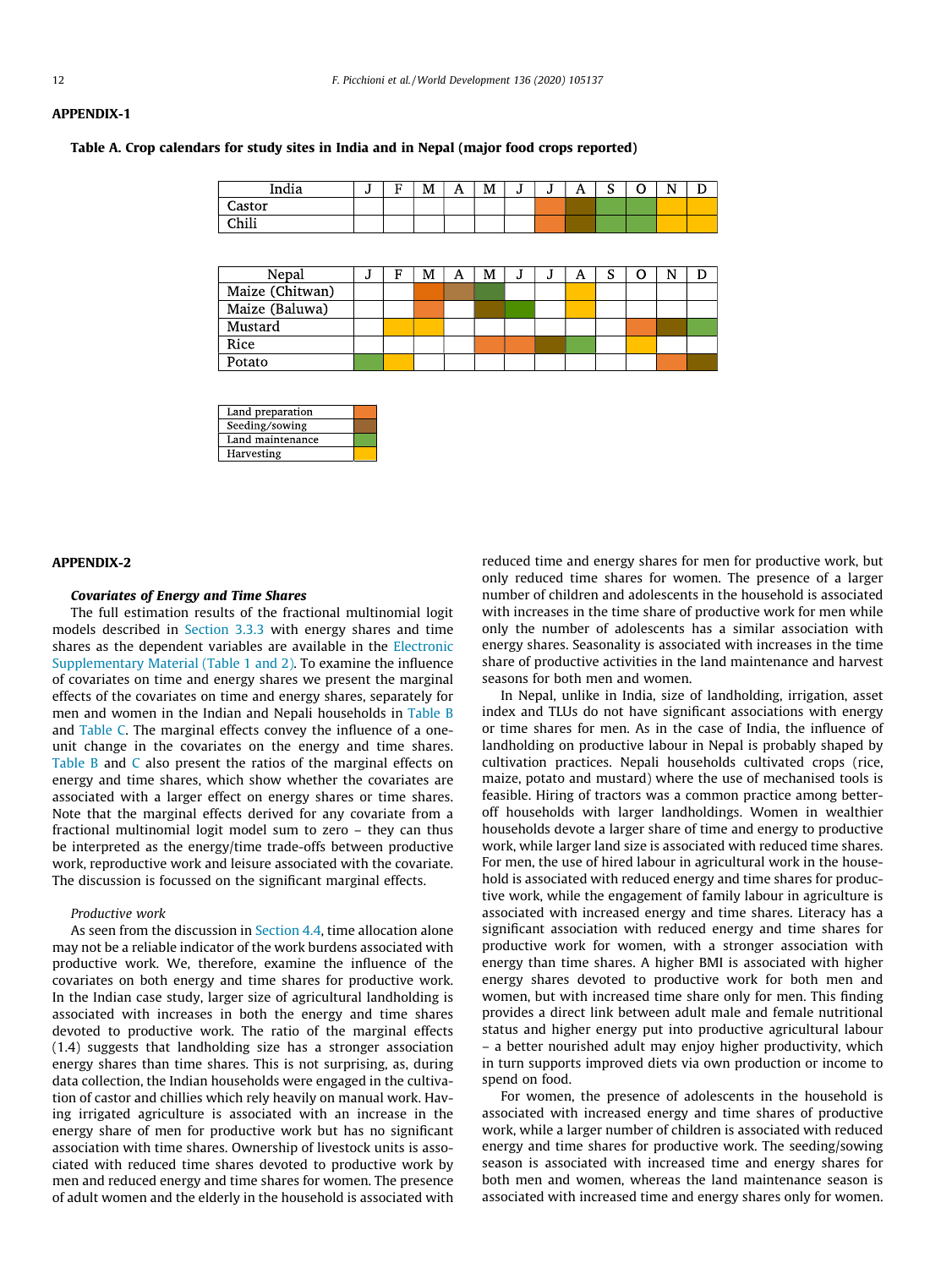## <span id="page-12-0"></span>Table B

Marginal effects of covariates on energy and time shares for productive and reproductive work and leisure in India.

| Energy (E) shares<br>Time (T) shares<br>Ratios (E/T)<br>Energy (E) shares<br>Time (T) shares<br>Productive Work<br>0.030<br>0.028<br>1.045<br>0.035<br>0.019<br>Seeding/sowing<br>Land maintenance<br>$-0.002$<br>$0.036*$<br>$-0.056$<br>0.064<br>$0.067**$<br>$0.058***$<br>0.025<br>$0.058**$<br>0.437<br>0.059<br>Harvest | Ratios (E/T)<br>1.873<br>0.944<br>1.030<br>$-1.903$<br>$-0.683$<br>0.896<br>0.040 |
|-------------------------------------------------------------------------------------------------------------------------------------------------------------------------------------------------------------------------------------------------------------------------------------------------------------------------------|-----------------------------------------------------------------------------------|
|                                                                                                                                                                                                                                                                                                                               |                                                                                   |
|                                                                                                                                                                                                                                                                                                                               |                                                                                   |
|                                                                                                                                                                                                                                                                                                                               |                                                                                   |
|                                                                                                                                                                                                                                                                                                                               |                                                                                   |
|                                                                                                                                                                                                                                                                                                                               |                                                                                   |
| $-0.001$<br>$-0.002$<br>0.683<br>$-0.006$<br>0.003<br>Age                                                                                                                                                                                                                                                                     |                                                                                   |
| $0.000**$<br>0.000<br>4.880<br>0.000<br>0.000<br>Age square                                                                                                                                                                                                                                                                   |                                                                                   |
| 0.007<br>0.048<br>0.014<br>0.015<br>Literacy<br>0.151                                                                                                                                                                                                                                                                         |                                                                                   |
| BMI<br>0.004<br>0.001<br>2.890<br>0.000<br>0.006                                                                                                                                                                                                                                                                              |                                                                                   |
| Irrigated system<br>$0.088**$<br>0.035<br>2.494<br>0.009<br>0.023                                                                                                                                                                                                                                                             | 0.389                                                                             |
| $0.051***$<br>$0.059***$<br>$1.431***$<br>$0.068***$<br>Log total land size<br>$0.084***$                                                                                                                                                                                                                                     | 1.339***                                                                          |
| $0.027**$<br>Asset Index<br>0.018<br>0.671<br>0.019<br>0.015                                                                                                                                                                                                                                                                  | 1.249                                                                             |
| TIJI<br>$-0.017$<br>$-0.025***$<br>0.671<br>$-0.020**$<br>$-0.020***$                                                                                                                                                                                                                                                         | 0.998**                                                                           |
| $-0.144***$<br>$0.994**$<br>No. of adult women<br>$-0.143**$<br>$-0.057$<br>$-0.085*$                                                                                                                                                                                                                                         | 0.672                                                                             |
| No of adult men<br>$-0.033$<br>$-0.032$<br>0.019<br>0.012<br>1.023                                                                                                                                                                                                                                                            | 1.543                                                                             |
| $-0.151***$<br>$-0.145***$<br>$1.042***$<br>$-0.086***$<br>No. of elderly<br>$-0.031$                                                                                                                                                                                                                                         | 0.359                                                                             |
| $0.033*$<br>$0.035***$<br>$0.949*$<br>$0.020*$<br>No of adolescents<br>0.012                                                                                                                                                                                                                                                  | 0.581                                                                             |
| No of children<br>$0.057*$<br>$-0.041*$<br>$-0.023$<br>0.05<br>0.864                                                                                                                                                                                                                                                          | 1.797                                                                             |
| 0.928<br>0.007<br>0.004<br>Hired Labour<br>$-0.004$<br>$-0.004$                                                                                                                                                                                                                                                               | 1.958                                                                             |
| 0.002<br>0.003<br>0.766<br>$-0.013$<br>$-0.008$                                                                                                                                                                                                                                                                               | 1.633                                                                             |
| Family Labour<br>Reproductive Work                                                                                                                                                                                                                                                                                            |                                                                                   |
| $-0.014$<br>$-0.01$<br>1.465<br>$-0.014$<br>$-0.005$                                                                                                                                                                                                                                                                          | 2.698                                                                             |
| Seeding/sowing<br>Land maintenance<br>$-0.018**$<br>$-0.009$<br>1.912<br>$-0.021$<br>$-0.017$                                                                                                                                                                                                                                 | 1.213                                                                             |
|                                                                                                                                                                                                                                                                                                                               |                                                                                   |
| Harvest<br>$-0.004$<br>0.002<br>$-2.696$<br>0.003<br>0.006                                                                                                                                                                                                                                                                    | 0.554                                                                             |
| 0.000<br>0.000<br>$-46.362$<br>$-0.013$<br>$-0.017*$<br>Age                                                                                                                                                                                                                                                                   | 0.748                                                                             |
| $-0.000***$<br>$-0.000***$<br>$1.104**$<br>$0.000*$<br>0.000<br>Age square                                                                                                                                                                                                                                                    | 0.767                                                                             |
| $-0.022*$<br>Literacy<br>$-0.02$<br>1.116<br>0.012<br>$-0.002$                                                                                                                                                                                                                                                                | $-6.479$                                                                          |
| $0.002**$<br>$0.001*$<br>BMI<br>$1.607*$<br>0.001<br>$-0.004$                                                                                                                                                                                                                                                                 | $-0.331$                                                                          |
| Irrigated system<br>$-0.003$<br>$-0.006$<br>0.597<br>0.027<br>$-0.001$                                                                                                                                                                                                                                                        | $-50.538$                                                                         |
| $-0.011***$<br>Log total land size<br>$-0.014***$<br>1.276***<br>$-0.019$<br>$-0.013$                                                                                                                                                                                                                                         | 1.424                                                                             |
| $-0.005$<br>Asset Index<br>$-0.008**$<br>0.649<br>$-0.007$<br>$-0.008$                                                                                                                                                                                                                                                        | 0.855                                                                             |
| $0.006**$<br><b>TLU</b><br>$0.007***$<br>$0.841**$<br>0.003<br>0.004                                                                                                                                                                                                                                                          | 0.767                                                                             |
| No. of adult women<br>$0.034**$<br>$0.030**$<br>$1.155***$<br>0.042<br>$0.057*$                                                                                                                                                                                                                                               | 0.746                                                                             |
| No of adult men<br>$0.009*$<br>0.004<br>2.479<br>$-0.038$<br>$-0.032*$                                                                                                                                                                                                                                                        | 1.198                                                                             |
| $0.025***$<br>$0.026***$<br>$0.958***$<br>$-0.077**$<br>$-0.036*$<br>No. of elderly                                                                                                                                                                                                                                           | $2.119*$                                                                          |
| $-0.006**$<br>$-0.003$<br>0.017<br>No of adolescents<br>2.046<br>0.027                                                                                                                                                                                                                                                        | 1.593                                                                             |
| No of children<br>$-0.023**$<br>$-0.016*$<br>1.408*<br>0.029<br>0.022                                                                                                                                                                                                                                                         | 1.327                                                                             |
| Hired Labour<br>0.000<br>$-0.001$<br>2.710<br>0.003<br>$-0.003$                                                                                                                                                                                                                                                               | $-0.995$                                                                          |
| $-0.014***$<br>$-0.006**$<br>Family Labour<br>$-0.001$<br>0.000<br>0.143                                                                                                                                                                                                                                                      | $2.201**$                                                                         |
| Leisure                                                                                                                                                                                                                                                                                                                       |                                                                                   |
| Seeding/sowing<br>$-0.015$<br>$-0.019$<br>0.826<br>$-0.021$<br>$-0.013$                                                                                                                                                                                                                                                       | 1.545                                                                             |
| Land maintenance<br>0.02<br>$-0.026$<br>$-0.758$<br>$-0.043*$<br>$-0.050**$                                                                                                                                                                                                                                                   | $0.850*$                                                                          |
| $-0.059***$<br>$-0.063**$<br>$-0.063***$<br>Harvest<br>$-0.021$<br>0.357                                                                                                                                                                                                                                                      | $0.987**$                                                                         |
| 0.002<br>0.002<br>0.773<br>0.019<br>0.014<br>Age                                                                                                                                                                                                                                                                              | 1.348                                                                             |
| $-0.000*$<br>0.000<br>0.000<br>Age square<br>0.000<br>114.469                                                                                                                                                                                                                                                                 | 1.435                                                                             |
| 0.015<br>$-0.531$<br>$-0.025$<br>Literacy<br>$-0.028$<br>$-0.013$                                                                                                                                                                                                                                                             | 1.899                                                                             |
| $-0.006$<br>$-0.002$<br>2.343<br>$-0.002$<br>$-0.002$<br>BMI                                                                                                                                                                                                                                                                  | 1.029                                                                             |
| Irrigated system<br>$-0.085**$<br>$-0.03$<br>2.861<br>$-0.036$<br>$-0.023$<br>$1.468***$                                                                                                                                                                                                                                      | 1.570                                                                             |
| $-0.070***$<br>$-0.048***$<br>$-0.037***$<br>Log total land size<br>$-0.049***$                                                                                                                                                                                                                                               | $1.309**$                                                                         |
| Asset Index<br>$-0.013$<br>$-0.019*$<br>0.680<br>$-0.012$<br>$-0.007$                                                                                                                                                                                                                                                         | 1.711                                                                             |
| $0.018**$<br>$0.017***$<br>$0.017***$<br><b>TLU</b><br>0.011<br>0.604                                                                                                                                                                                                                                                         | $1.053***$                                                                        |
| $0.109**$<br>$0.114***$<br>$0.952**$<br>0.028<br>No. of adult women<br>0.015                                                                                                                                                                                                                                                  | 0.525                                                                             |
| No of adult men<br>0.024<br>0.029<br>0.842<br>0.019<br>0.02                                                                                                                                                                                                                                                                   | 0.981                                                                             |
| $0.119***$<br>1.060***<br>$0.122***$<br>No. of elderly<br>$0.126***$<br>$0.108**$                                                                                                                                                                                                                                             | $0.878**$                                                                         |
| No of adolescents<br>$-0.032**$<br>0.845<br>$-0.038**$<br>$-0.037**$<br>$-0.027$                                                                                                                                                                                                                                              | $1.037*$                                                                          |
| $-0.027$<br>$-0.041$<br>No of children<br>0.647<br>0.013<br>0.001                                                                                                                                                                                                                                                             | 9.411                                                                             |
| 0.005<br>Hired Labour<br>0.004<br>1.003<br>0.006<br>0.002                                                                                                                                                                                                                                                                     | 2.589                                                                             |
| $-0.002$<br>0.009<br>0.011<br>Family Labour<br>$-0.002$<br>1.085                                                                                                                                                                                                                                                              | 0.860                                                                             |

Note: Fractional Multinomial Logit model. Robust standard errors clustered at individual level. Significance levels of ratios (E/T) computed simulating 10,000 ratios from the original predicted distributions. \*\*\* denotes statistical significance at 1% level, \*\* at 5% level and \* at 10% level. Coefficients reported in [Table 1 \(Electronic Supplementary](#page-11-0) [Materials\)](#page-11-0).

Reproductive work

As discussed in the previous section, for the range of activities observed in the case studies, time-shares are reliable proxies for work burdens. Therefore, we can focus on the influence of covariates on time shares for reproductive activities. The contribution of men to reproductive activities is small in both India and Nepal, so it is more useful to examine the influence of covariates on the time-shares of reproductive work for women. In India, the presence of adult women in the household is weakly associated with an increase of time that they allocate for reproductive work, while the presence of adult men and the elderly is associated with reduced time for women in reproductive activities. Engagement of family labour in agricultural activities has a significant negative association with time devoted to reproductive activities by women. Seasonality has no significant association with the time allocated to reproductive activities.

In Nepal, larger landholding size is associated with increased time allocated for reproductive work by women. Greater engage-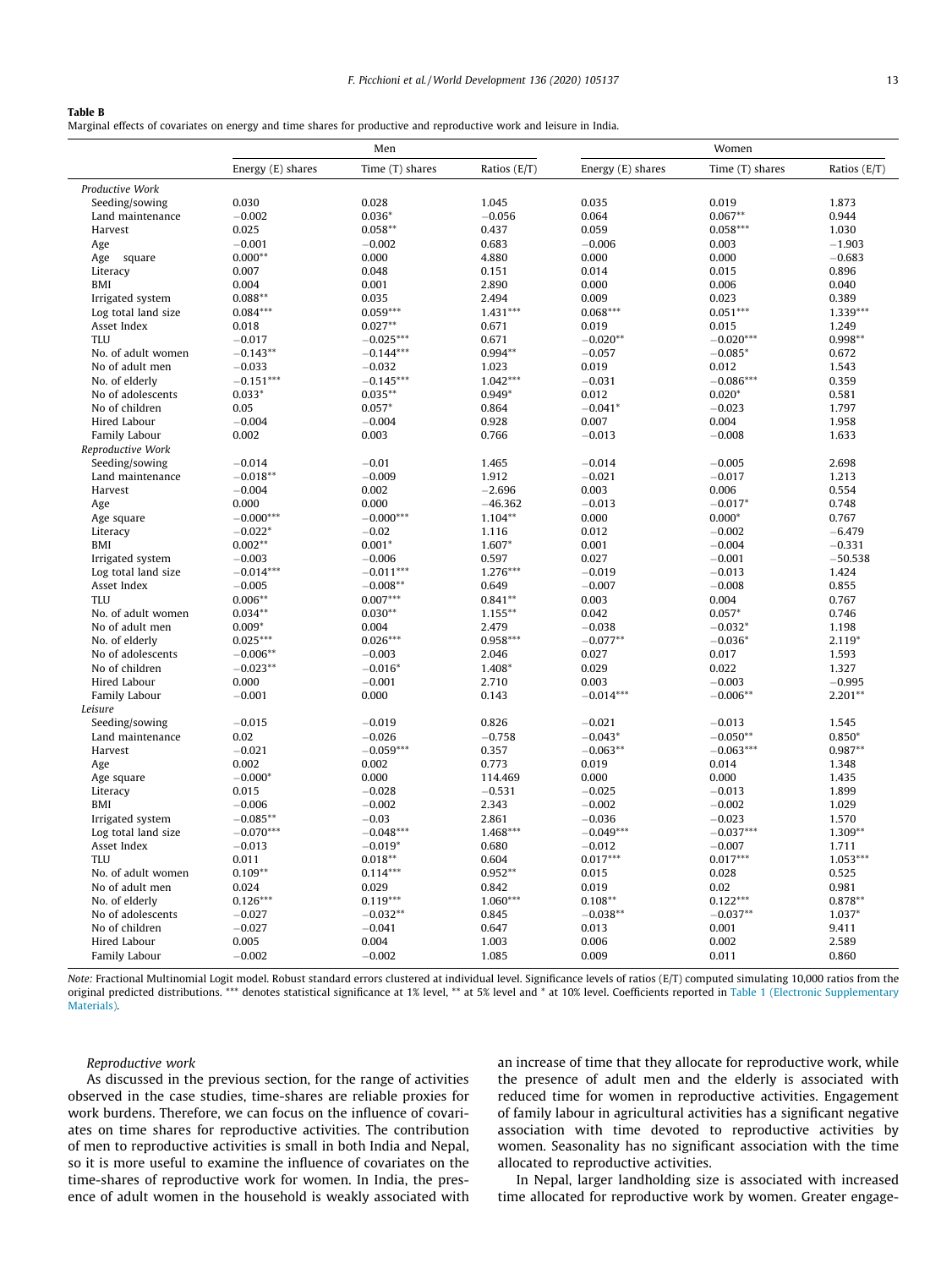#### <span id="page-13-0"></span>Table C

Marginal effects of covariates on energy and time shares for productive and reproductive work and leisure in Nepal.

|                     |                   | Men             |              | Women             |                 |              |  |  |
|---------------------|-------------------|-----------------|--------------|-------------------|-----------------|--------------|--|--|
|                     | Energy (E) shares | Time (T) shares | Ratios (E/T) | Energy (E) shares | Time (T) shares | Ratios (E/T) |  |  |
| Productive Work     |                   |                 |              |                   |                 |              |  |  |
| Seeding/sowing      | $0.095***$        | $0.090***$      | $1.045***$   | $0.109***$        | $0.104***$      | $1.040***$   |  |  |
| Land maintenance    | 0.037             | 0.026           | 1.437        | $0.061*$          | $0.055***$      | 1.105*       |  |  |
| Harvest             | 0.046             | 0.035           | 1.315        | 0.070             | 0.045           | 1.564        |  |  |
| Age                 | $0.057**$         | 0.026           | 2.189        | $-0.025$          | $-0.018$        | 1.428        |  |  |
| Age square          | $-0.001**$        | $-0.000$        | 2.330        | 0.000             | 0.000           | 1.393        |  |  |
| Literacy            | $-0.034$          | $-0.011$        | 3.098        | $-0.141***$       | $-0.106**$      | $1.331**$    |  |  |
| BMI                 | $0.018***$        | $0.015***$      | $1.144***$   | $0.017***$        | 0.007           | 2.522        |  |  |
| Irrigated system    | 0.080             | 0.051           | 1.577        | 0.026             | 0.034           | 0.779        |  |  |
| Log total land size | 0.024             | 0.027           | 0.875        | $-0.026**$        | $-0.016$        | 1.679        |  |  |
| Asset Index         | $-0.007$          | $-0.001$        | 5.013        | $0.015*$          | $0.014*$        | 1.091        |  |  |
| TIJ                 | 0.003             | 0.003           | 0.952        | 0.003             | $-0.003$        | $-0.743$     |  |  |
| No. of adult women  | $0.029*$          | 0.018           | 1.656        | $-0.010$          | 0.002           | $-6.227$     |  |  |
| No of adult men     | $-0.034$          | $-0.035**$      | 0.974        | $0.034*$          | 0.009           | 3.698        |  |  |
| No. of elderly      | 0.028             | 0.026           | 1.066        | 0.021             | 0.019           | 1.116        |  |  |
| No of adolescents   | $-0.039$          | $-0.070**$      | 0.559        | $0.071***$        | $0.046***$      | 1.539***     |  |  |
| No of children      | $-0.002$          | $-0.020$        | 0.111        | $-0.090***$       | $-0.072***$     | $1.253***$   |  |  |
| Hired Labour        | $-0.004**$        | $-0.002**$      | $1.652**$    | $-0.001$          | $-0.001$        | 0.773        |  |  |
| Family Labour       | $0.004*$          | $0.003**$       | $1.201*$     | 0.001             | 0.002           | 0.440        |  |  |
| Reproductive Work   |                   |                 |              |                   |                 |              |  |  |
| Seeding/sowing      | $-0.048*$         | $-0.028$        | 1.695        | $-0.073***$       | $-0.047***$     | $1.543***$   |  |  |
| Land maintenance    | $-0.031$          | $-0.008$        | 3.705        | $-0.036$          | $-0.009$        | 4.002        |  |  |
| Harvest             | 0.018             | 0.019           | 0.944        | $-0.046$          | $-0.034$        | 1.373        |  |  |
| Age                 | 0.010             | 0.012           | 0.873        | 0.010             | 0.002           | 6.424        |  |  |
| Age square          | $-0.000$          | $-0.000$        | 0.930        | $-0.000$          | $-0.000$        | 4.219        |  |  |
| Literacy            | 0.013             | 0.010           | 1.360        | $0.041*$          | 0.009           | 4.546        |  |  |
| <b>BMI</b>          | $-0.002$          | $-0.000$        | 12.764       | $-0.005***$       | $-0.003$        | 1.909        |  |  |
| Irrigated system    | 0.024             | 0.031           | 0.781        | 0.011             | 0.019           | 0.578        |  |  |
| Log total land size | 0.006             | 0.005           | 1.106        | $0.044***$        | $0.038***$      | $1.164***$   |  |  |
| Asset Index         | 0.007             | $0.008***$      | 0.888        | $-0.008*$         | $-0.002$        | 3.486        |  |  |
| <b>TLU</b>          | $-0.001$          | $-0.001$        | 0.763        | $-0.006***$       | $-0.006***$     | $0.890***$   |  |  |
| No. of adult women  | $-0.027*$         | $-0.014$        | 1.943        | $0.022***$        | $0.022***$      | $0.988***$   |  |  |
| No of adult men     | 0.014             | 0.000           | 57.550       | $-0.050***$       | $-0.045***$     | $1.115***$   |  |  |
| No. of elderly      | $-0.037$          | $-0.024$        | 1.582        | $0.015***$        | $0.009*$        | 1.736*       |  |  |
| No of adolescents   | $0.033*$          | $0.022*$        | 1.503        | $-0.036***$       | $-0.032***$     | $1.133***$   |  |  |
| No of children      | $-0.006$          | $-0.014$        | 0.396        | $0.037***$        | 0.011           | 3.335        |  |  |
| Hired Labour        | 0.002             | $0.002*$        | 1.324        | 0.000             | $-0.000$        | $-1.828$     |  |  |
| Family Labour       | 0.000             | 0.000           | 0.565        | $0.002***$        | $0.002***$      | $0.995***$   |  |  |
| Leisure             |                   |                 |              |                   |                 |              |  |  |
| Seeding/sowing      | $-0.047*$         | $-0.062**$      | $0.749*$     | $-0.035$          | $-0.057**$      | 0.621        |  |  |
| Land maintenance    | $-0.007$          | $-0.018$        | 0.382        | $-0.025$          | $-0.046**$      | 0.544        |  |  |
| Harvest             | $-0.064*$         | $-0.054*$       | 1.187        | $-0.024$          | $-0.012$        | 2.123        |  |  |
| Age                 | $-0.067***$       | $-0.038**$      | 1.776**      | 0.015             | 0.016           | 0.949        |  |  |
| Age square          | $0.001***$        | $0.000**$       | $1.779**$    | $-0.000$          | $-0.000$        | 0.952        |  |  |
| Literacy            | 0.021             | 0.001           | 15.137       | $0.100***$        | $0.097**$       | $1.032**$    |  |  |
| BMI                 | $-0.015***$       | $-0.015***$     | $1.014***$   | $-0.012***$       | $-0.004$        | 2.936        |  |  |
| Irrigated system    | $-0.104***$       | $-0.081***$     | $1.275***$   | $-0.037$          | $-0.053$        | 0.705        |  |  |
| Log total land size | $-0.029**$        | $-0.032**$      | $0.911*$     | $-0.017$          | $-0.022*$       | 0.793        |  |  |
| Asset Index         | $-0.000$          | $-0.006$        | 0.010        | $-0.007$          | $-0.012*$       | 0.638        |  |  |
| <b>TLU</b>          | $-0.002$          | $-0.002$        | 1.022        | 0.003             | $0.010***$      | 0.301        |  |  |
| No. of adult women  | $-0.002$          | $-0.003$        | 0.492        | $-0.012$          | $-0.024$        | 0.496        |  |  |
| No of adult men     | $0.021**$         | $0.035***$      | $0.590**$    | 0.017             | $0.036**$       | 0.466        |  |  |
| No. of elderly      | 0.009             | $-0.003$        | $-3.655$     | $-0.036*$         | $-0.027*$       | 1.317        |  |  |
| No of adolescents   | 0.006             | $0.048*$        | 0.127        | $-0.035*$         | $-0.014$        | 2.470        |  |  |
| No of children      | 0.008             | $0.035**$       | 0.230        | $0.053**$         | $0.061**$       | $0.877*$     |  |  |
| Hired Labour        | $0.002*$          | 0.001           | 2.523        | 0.000             | 0.001           | 0.389        |  |  |
| Family Labour       | $-0.004***$       | $-0.003***$     | $1.135***$   | $-0.002***$       | $-0.003***$     | $0.701**$    |  |  |

Note: Fractional Multinomial Logit model. Robust standard errors clustered at individual level. Significance levels of ratios (E/T) computed simulating 10,000 ratios from the original predicted distributions. \*\*\* denotes statistical significance at 1% level, \*\* at 5% level and \* at 10% level. Coefficients reported in [Table 2 \(Electronic Supplementary](#page-11-0) [Materials\)](#page-11-0).

ment of family labour in agriculture is associated with increased time allocated for reproductive activities by women, while the ownership of livestock units has a negative association. In terms of household composition, the presence of more adult women and a larger number of elderlies is associated with increased time devoted by women to reproductive activities, while the presence of the adult men and adolescents has the opposite association. Association of seasonality with time shares is visible in Nepal with the

seeding/sowing season associated with reduced time allocated for reproductive activities by women.

#### Leisure

Leisure activities are not energy intensive (elasticity of energy shares with respect to time shares < 1), so again we can focus on the influence of covariates on time shares. In India, larger landholding is reduced with reduced leisure for both men and women,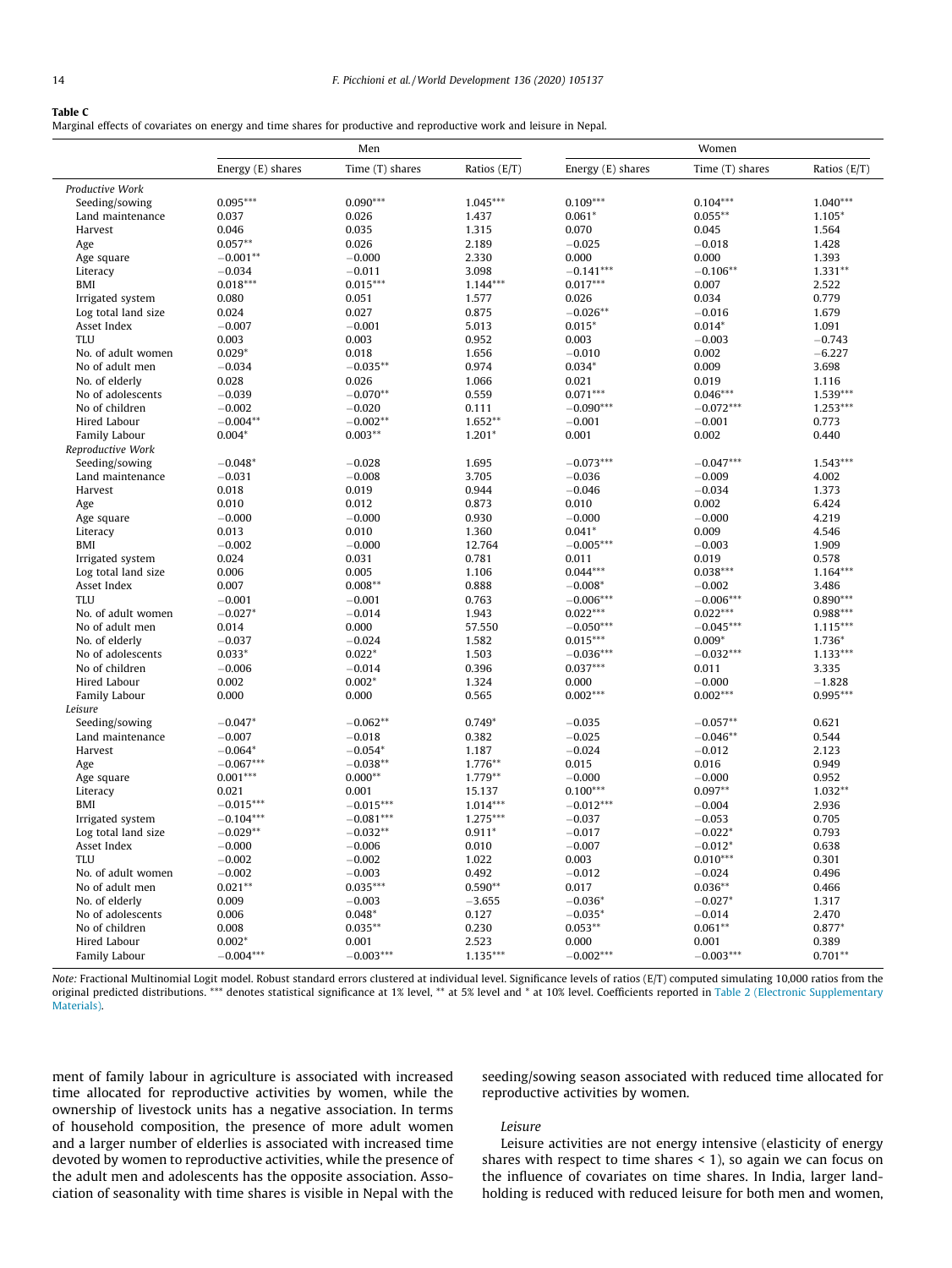<span id="page-14-0"></span>while the ownership of livestock units is associated with increased leisure time. The Asset Index has positive association with leisure, but is significant only for men. In relation to household composition, the presence of the elderly in households is associated with increased time-shares for leisure, while the presence of adolescents has negative association with leisure. The presence of adult women in the household has a significant association with increased leisure time for men, but has no significant association for women. In terms of seasonality, the harvest season has a association with leisure time for men, whereas for women both the land maintenance and harvest seasons are associated with a negative impact on leisure.

In Nepal, as in India, larger landholding is associated with reduced leisure for both men and women, while irrigation systems have a negative association only for men. Ownership of livestock is associated with increased leisure for women, while women in wealthier households have less time for leisure. The utilisation of family labour for agriculture has a significant negative association with leisure for both men and women. A higher BMI is associated with a lower time share for leisure, but is significant only for men $^{16}$ . The presence of adult men and a larger number of children in the household is associated with increased leisure time for both men and women. The presence of the elderly, however, has a negative association with leisure time only for women, while the presence of adolescents is associated with increased leisure time for men. Seasonality influences on leisure are also seen in Nepal –the seeding/sowing and harvest seasons are associated with reduced leisure for men and the seeding/sowing and land maintenance seasons are associated with reduced leisure for women.

#### Appendix A. Supplementary data

Supplementary data to this article can be found online at [https://doi.org/10.1016/j.worlddev.2020.105137.](https://doi.org/10.1016/j.worlddev.2020.105137)

## References

- [Acharya, M. P. M., Acharya, B., & Sharma, S. \(1999\).](http://refhub.elsevier.com/S0305-750X(20)30264-3/h0005) Women in Nepal: Country Briefing Paper[. Manila: Asian Development Bank](http://refhub.elsevier.com/S0305-750X(20)30264-3/h0005).
- [Antonopoulos, R., & Hirway, I. \(2010\). Unpaid work and the economy: Gender, time](http://refhub.elsevier.com/S0305-750X(20)30264-3/h0010) use and poverty. [Unpaid work and the economy: Gender, time use and poverty in](http://refhub.elsevier.com/S0305-750X(20)30264-3/h0010) developing countries[. Palgrave Macmillan UK.](http://refhub.elsevier.com/S0305-750X(20)30264-3/h0010)
- [Bains, K., Kaur, B., & Mann, S. K. \(2002\). Measurement of energy cost of selected](http://refhub.elsevier.com/S0305-750X(20)30264-3/h0015) [household and farm activities performed by rural women.](http://refhub.elsevier.com/S0305-750X(20)30264-3/h0015) Food and Nutrition Bulletin, 23[\(3\), 274–279](http://refhub.elsevier.com/S0305-750X(20)30264-3/h0015).
- [Bamji, M. S., & Thimayamma, B. V. S. \(2000\). Impact of women's work on maternal](http://refhub.elsevier.com/S0305-750X(20)30264-3/h0020) and child nutrition. [Ecology of Food and Nutrition, 39](http://refhub.elsevier.com/S0305-750X(20)30264-3/h0020)(1), 13–31.
- [Barker, M., Chorghade, G., Crozier, S., Leary, S., & Fall, C. \(2006\). Gender differences](http://refhub.elsevier.com/S0305-750X(20)30264-3/h0025) [in body mass index in rural india are determined by socio-economic factors and](http://refhub.elsevier.com/S0305-750X(20)30264-3/h0025) lifestyle. [The Journal of Nutrition, 136](http://refhub.elsevier.com/S0305-750X(20)30264-3/h0025)(12), 3062–3068.
- [Bird, F. A., Pradhan, A., Bhavani, R. V., & Dangour, A. D. \(2019\). Interventions in](http://refhub.elsevier.com/S0305-750X(20)30264-3/h0030) [agriculture for nutrition outcomes: A systematic review focused on South Asia.](http://refhub.elsevier.com/S0305-750X(20)30264-3/h0030) [Food Policy, 82](http://refhub.elsevier.com/S0305-750X(20)30264-3/h0030), 39–49.
- [Blau, D. M., Guilkey, D. K., & Popkin, B. M. \(1996\). Infant health and the labor supply](http://refhub.elsevier.com/S0305-750X(20)30264-3/h0035) of mothers. [Journal of Human Resources, 31](http://refhub.elsevier.com/S0305-750X(20)30264-3/h0035)(1), 90–139.
- Buis, M. L. (2008). [FMLOGIT: Stata module fitting a fractional multinomial logit model](http://refhub.elsevier.com/S0305-750X(20)30264-3/h0040) by quasi maximum likelihood[. Boston College Department of Economics.](http://refhub.elsevier.com/S0305-750X(20)30264-3/h0040)
- [Cardoso, A. R., Fontainha, E., & Monfardini, C. \(2010\). Children's and parents' time](http://refhub.elsevier.com/S0305-750X(20)30264-3/h0045) [use: Empirical evidence on investment in human capital in France, Germany](http://refhub.elsevier.com/S0305-750X(20)30264-3/h0045) and Italy. [Review of Economics of the Household, 8](http://refhub.elsevier.com/S0305-750X(20)30264-3/h0045)(4), 479–504.
- [Cawley, J., & Liu, F. \(2012\). Maternal employment and childhood obesity: A search](http://refhub.elsevier.com/S0305-750X(20)30264-3/h0050) [for mechanisms in time use data.](http://refhub.elsevier.com/S0305-750X(20)30264-3/h0050) Economics and Human Biology, 10(4), 352–364.
- [Chen, K. Y., & Bassett, D. R. \(2005\). The technology of accelerometry-based activity](http://refhub.elsevier.com/S0305-750X(20)30264-3/h0055) monitors: Current and future. [Medicine and Science in Sports and Exercise, 37](http://refhub.elsevier.com/S0305-750X(20)30264-3/h0055), [490–500](http://refhub.elsevier.com/S0305-750X(20)30264-3/h0055).
- [Chilonda, P., & Otte, J. \(2006\). Indicators to monitor trends in livestock production at](http://refhub.elsevier.com/S0305-750X(20)30264-3/h0060) [national, regional and international levels.](http://refhub.elsevier.com/S0305-750X(20)30264-3/h0060) Livestock Research for Rural [Development, 18](http://refhub.elsevier.com/S0305-750X(20)30264-3/h0060)(8), 117.
- [Chiong-Javier, M. E. \(2009\). Health consequences of rural women's productive role](http://refhub.elsevier.com/S0305-750X(20)30264-3/h0065) [in agriculture in the Philippines and other developing countries.](http://refhub.elsevier.com/S0305-750X(20)30264-3/h0065) Journal of [International Women's Studies, 10](http://refhub.elsevier.com/S0305-750X(20)30264-3/h0065)(4), 95–111.
- [Choi, L., Liu, Z., Matthews, C. E., & Buchowski, M. S. \(2011\). Validation of](http://refhub.elsevier.com/S0305-750X(20)30264-3/h0070) [accelerometer wear and nonwear time classification algorithm.](http://refhub.elsevier.com/S0305-750X(20)30264-3/h0070) Medicine and [Science in Sports and Exercise, 47](http://refhub.elsevier.com/S0305-750X(20)30264-3/h0070), 357–364.
- [Doss, C. \(2018\). Women and agricultural productivity: Reframing the Issues.](http://refhub.elsevier.com/S0305-750X(20)30264-3/h0075) [Development Policy Review, 36](http://refhub.elsevier.com/S0305-750X(20)30264-3/h0075)(1), 35–50.
- [Doss, C., Meinzen-Dick, R., Quisumbing, A., & Theis, S. \(2018\). Women in](http://refhub.elsevier.com/S0305-750X(20)30264-3/h0080) [agriculture: Four myths.](http://refhub.elsevier.com/S0305-750X(20)30264-3/h0080) Global Food Security, 16(2017), 69–74.
- [Durnin, J. V. G. A., Drummond, S., & Satyanarayana, K. \(1990\). A collaborative EEC](http://refhub.elsevier.com/S0305-750X(20)30264-3/h0085) [study on seasonality and marginal nutrition: The Glasgow Hyderabad \(S. India\)](http://refhub.elsevier.com/S0305-750X(20)30264-3/h0085) study. [European Journal of Clinical Nutrition, 44](http://refhub.elsevier.com/S0305-750X(20)30264-3/h0085)(Supplement 1), 19–29.
- FAO, IFAD, UNICEF, WFP, & WHO. (2011). The state of agriculture 2011. Women in agriculture: Closing the gender gap for development. FAO, Rome..
- FAO, IFAD, UNICEF, WFP, & WHO. (2019). The state of food security and nutrition in the World 2019. In Safeguarding against economic slowdowns and downturns. FAO, Rome..
- [FAO Who & UNU \(2001\). Human energy requirements: Energy requirement of](http://refhub.elsevier.com/S0305-750X(20)30264-3/h0100) adults. [Report of a joint FAO/WHO/UNU expert consultation](http://refhub.elsevier.com/S0305-750X(20)30264-3/h0100). Rome: FAO.
- [Ferro-Luzzi, A., & Martino, L. \(1996\). Obesity and physical activity.](http://refhub.elsevier.com/S0305-750X(20)30264-3/h0105) Ciba Foundation Symposium, 201[\(January\), 207–227](http://refhub.elsevier.com/S0305-750X(20)30264-3/h0105).
- [Floro, M. S. \(1995\). Women's well-being, poverty, and work intensity.](http://refhub.elsevier.com/S0305-750X(20)30264-3/h0110) Feminist [Economics, 1](http://refhub.elsevier.com/S0305-750X(20)30264-3/h0110)(3), 1–25.
- [Frazis, H., & Stewart, J. \(2011\). How does household production affect measured](http://refhub.elsevier.com/S0305-750X(20)30264-3/h0115) income inequality?. [Journal of Population Economics, 24](http://refhub.elsevier.com/S0305-750X(20)30264-3/h0115)(1), 3–22.
- Gillespie, S., & Kadiyala, S. (2012). [Exploring the agriculture-nutrition disconnect in](http://refhub.elsevier.com/S0305-750X(20)30264-3/h0120) [India: Reshaping agriculture for nutrition and health](http://refhub.elsevier.com/S0305-750X(20)30264-3/h0120). International Food Policy [Research Institute](http://refhub.elsevier.com/S0305-750X(20)30264-3/h0120).
- [Girard, A. W., Self, J. L., McAuliffe, C., & Olude, O. \(2012\). The effects of household](http://refhub.elsevier.com/S0305-750X(20)30264-3/h0125) [food production strategies on the health and nutrition outcomes of women and](http://refhub.elsevier.com/S0305-750X(20)30264-3/h0125) young children: A systematic review. [Paediatric and Perinatal Epidemiology, 26](http://refhub.elsevier.com/S0305-750X(20)30264-3/h0125) [\(SUPPL. 1\), 205–222.](http://refhub.elsevier.com/S0305-750X(20)30264-3/h0125)
- Gite, L. P., & Singh, G. (1997). [Ergonomics in agricultural and allied activities in India](http://refhub.elsevier.com/S0305-750X(20)30264-3/h0130) [Technical bulletin. India: Central Institute of Agricultural Engineering](http://refhub.elsevier.com/S0305-750X(20)30264-3/h0130).
- [Grassi, F., Landberg, J., & Huyer, S. \(2015\).](http://refhub.elsevier.com/S0305-750X(20)30264-3/h0135) Running out of time the reduction of [women's work burden in agricultural production](http://refhub.elsevier.com/S0305-750X(20)30264-3/h0135). Rome: FAO.
- [Griffiths, P. L., & Bentley, M. E. \(2001\). The nutrition transition is underway in India.](http://refhub.elsevier.com/S0305-750X(20)30264-3/h0140) [The Journal of Nutrition, 131](http://refhub.elsevier.com/S0305-750X(20)30264-3/h0140)(10), 2692–2700.
- [Habib, R. R., Hojeij, S., & Elzein, K. \(2014\). Gender in occupational health research of](http://refhub.elsevier.com/S0305-750X(20)30264-3/h0145) farmworkers: A systematic review. [American Journal of Industrial Medicine, 57](http://refhub.elsevier.com/S0305-750X(20)30264-3/h0145), [1344–1367.](http://refhub.elsevier.com/S0305-750X(20)30264-3/h0145)
- [Harris, J. A., & Benedict, F. G. \(1918\). A biometric study of human basal metabolism.](http://refhub.elsevier.com/S0305-750X(20)30264-3/h0150) [Proceedings of the National academy of Sciences of the United States of America, 4](http://refhub.elsevier.com/S0305-750X(20)30264-3/h0150), [370–373](http://refhub.elsevier.com/S0305-750X(20)30264-3/h0150).
- [Headey, D. \(2013\). Developmental drivers of nutritional change: A cross-country](http://refhub.elsevier.com/S0305-750X(20)30264-3/h0155) analysis. [World Development, 42](http://refhub.elsevier.com/S0305-750X(20)30264-3/h0155), 76–88.
- [Headey, D., Chiu, A., & Kadiyala, S. \(2012\). Agriculture's role in the Indian enigma:](http://refhub.elsevier.com/S0305-750X(20)30264-3/h0160) [Help or hindrance to the crisis of undernutrition?.](http://refhub.elsevier.com/S0305-750X(20)30264-3/h0160) Food Security, 4(1), 87-102.
- [Headey, D., & Masters, W. \(2019\). Agriculture for nutrition: Direct and indirect](http://refhub.elsevier.com/S0305-750X(20)30264-3/h0165) effects. In [Agriculture for improved nutrition: Seizing the momentum](http://refhub.elsevier.com/S0305-750X(20)30264-3/h0165) (pp. 16–26). [International Food Policy Research Institute \(IFPRI\).](http://refhub.elsevier.com/S0305-750X(20)30264-3/h0165)
- [Higgins, P. A., & Alderman, H. \(1997\). Labor and women's nutrition: The impact of](http://refhub.elsevier.com/S0305-750X(20)30264-3/h0170) [work effort and fertility on nutritional status in Ghana.](http://refhub.elsevier.com/S0305-750X(20)30264-3/h0170) The Journal of Human [Resources, 32](http://refhub.elsevier.com/S0305-750X(20)30264-3/h0170)(3), 577–595.
- IFPRI (2012). [Women's Empowerment in Agriculture Index \(WEAI\)](http://refhub.elsevier.com/S0305-750X(20)30264-3/h0175). Washington: [International Food Policy Research Institute.](http://refhub.elsevier.com/S0305-750X(20)30264-3/h0175)
- IIPS-India & ICF (2017). [National family health survey NFHS-4, 2015–16](http://refhub.elsevier.com/S0305-750X(20)30264-3/h0180). Mumbai: [International Institute for Population Sciences](http://refhub.elsevier.com/S0305-750X(20)30264-3/h0180).
- Jackson, C., & Palmer-Jones, R. (1998). Work intensity, gender and well-being. Discussion Paper No. 96, October 1998 United Nations Research Institute for Social Development..
- Johnston, D., Stevano, S., Malapit, H. J., Hull, E., & Kadiyala, S. (2018). Review: Time use as an explanation for the agri-nutrition disconnect: Evidence from rural areas in low and middle-income countries. Food Policy, 76(2018), 8–18.
- [Kadiyala, S., Harris, J., Headey, D., Yosef, S., & Gillespie, S. \(2014\). Agriculture and](http://refhub.elsevier.com/S0305-750X(20)30264-3/h0195) [nutrition in India: Mapping evidence to pathways.](http://refhub.elsevier.com/S0305-750X(20)30264-3/h0195) Annals of the New York [Academy of Sciences, 1331](http://refhub.elsevier.com/S0305-750X(20)30264-3/h0195)(1), 43–56.
- [Kashiwazaki, H., Dejima, Y., Orias-Rivera, J., & Coward, W. A. \(1995\). Energy](http://refhub.elsevier.com/S0305-750X(20)30264-3/h0200) [expenditure determined by the doubly- labelled water method in Bolivian](http://refhub.elsevier.com/S0305-750X(20)30264-3/h0200) [Aymara living in a high altitude agropastoral community.](http://refhub.elsevier.com/S0305-750X(20)30264-3/h0200) American Journal of [Clinical Nutrition, 62](http://refhub.elsevier.com/S0305-750X(20)30264-3/h0200), 901–910.
- [Kishtwaria, J., & Rana, A. \(2012\). Ergonomic interventions in weeding operations for](http://refhub.elsevier.com/S0305-750X(20)30264-3/h0205) [drudgery reduction of hill farm women of India.](http://refhub.elsevier.com/S0305-750X(20)30264-3/h0205) Work, 41(SUPPL.1), [4349–4355.](http://refhub.elsevier.com/S0305-750X(20)30264-3/h0205)
- [Kooreman, P., Kapteyn, A., Hallberg, D., & Klevmarken, A. \(2000\). Parental child care](http://refhub.elsevier.com/S0305-750X(20)30264-3/h0210) [in single-parent, cohabiting, and married-couple families: Time-diary evidence](http://refhub.elsevier.com/S0305-750X(20)30264-3/h0210) from the United Kingdom. [The American Economic Review, 95](http://refhub.elsevier.com/S0305-750X(20)30264-3/h0210)(2), 194–198.
- Kumar, K. (1994). Adoption of hybrid maize in Zambia: Effects on gender roles, food consumption, and nutrition. In Research Report No. 100. International Food Policy Research Institute, Washington..
- [Lawrence, M., Singh, J., Lawrence, F., & Whitehead, R. \(1985\). The energy cost of](http://refhub.elsevier.com/S0305-750X(20)30264-3/h0220) [common daily activities in African women: Increased expenditure in](http://refhub.elsevier.com/S0305-750X(20)30264-3/h0220) pregnancy?. [American Journal of Clinical Nutrition, 42](http://refhub.elsevier.com/S0305-750X(20)30264-3/h0220), 753–763.
- [Lohman, T., Roache, A., & Martorell, R. \(1992\).](http://refhub.elsevier.com/S0305-750X(20)30264-3/h0225) Anthropometric standardization reference manual[. Champaign, IL \(USA\): Human Kine](http://refhub.elsevier.com/S0305-750X(20)30264-3/h0225).

<sup>16</sup> With 78% and 22% of men in our sample normal weight and overweight BMI (respectively), higher BMI indicates better nutrition status and higher productive potential.